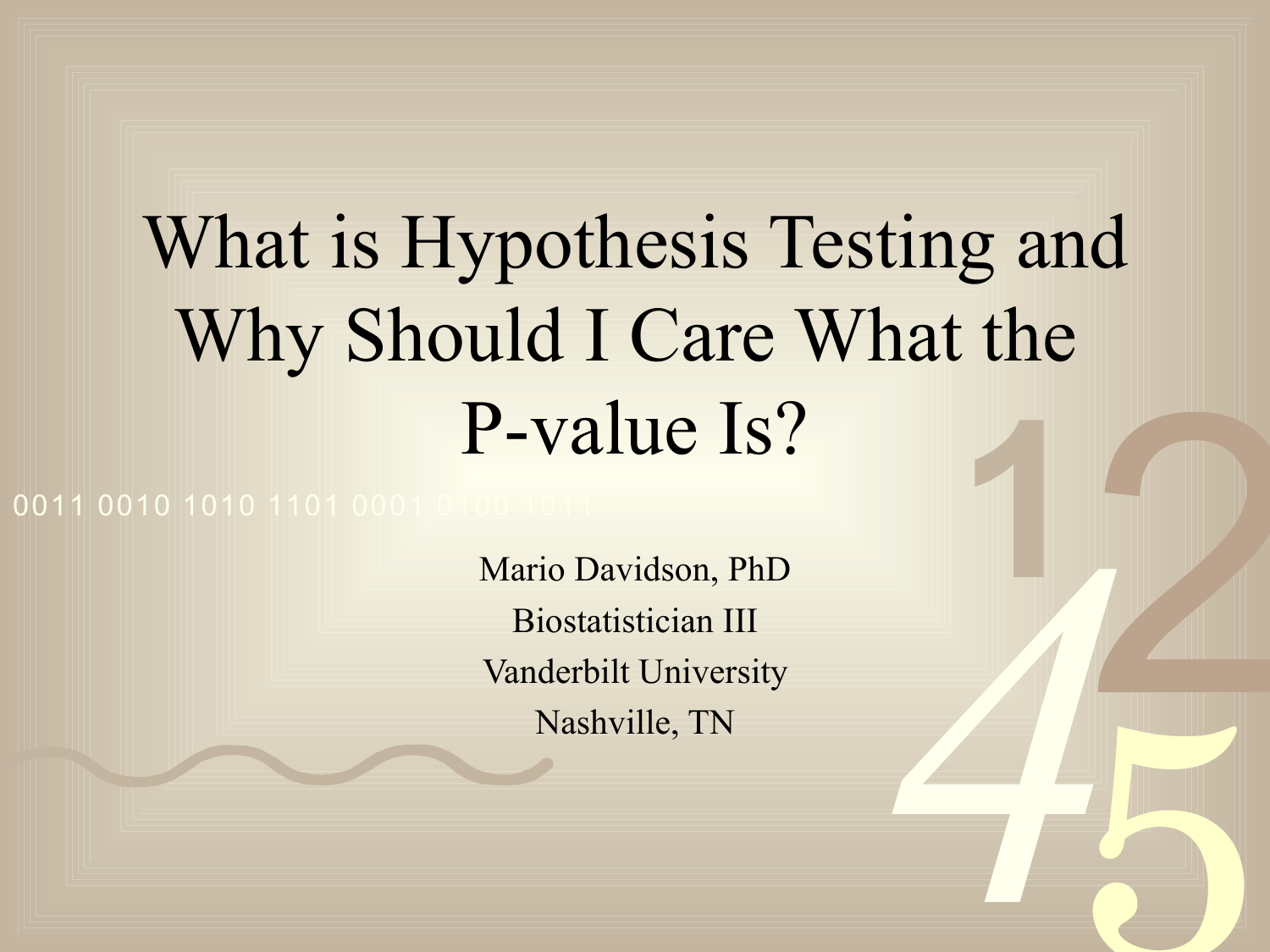## Hypothesis Testing

*4*

**1**

2

- Means for Large Samples
- Means for Small Samples
- Proportions
- 0011 0010 1011 Square
	- Type I & II Errors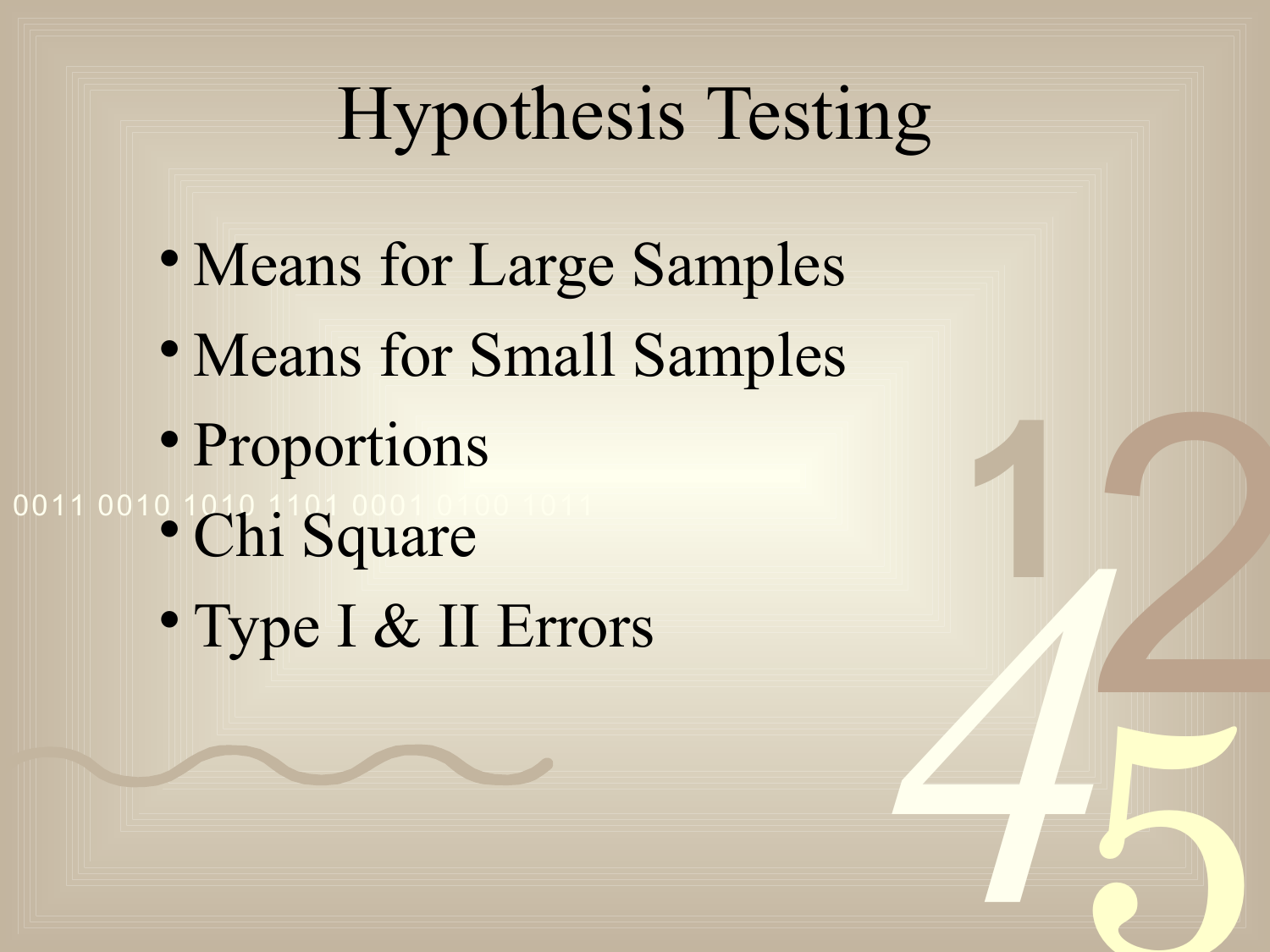#### Our Love Will Last Forever

- · Before accepting my proposal, my wife asked me to prove our love was destiny.
- e sun's<br>UST brighter and the candy's sweeter. • Dr. Davidson (1<sup>st</sup> Try): Girril, every since I met you my dreams have come true. The sun's
	- **4 MUST be**<br>**love was by**<br>us meeting a<br>lding is 0.00 Exercise<br>be the<br>by<br>g at the g at the<br>0001. • Dr. Davidson (2<sup>nd</sup> Try): Baby you MUST be the jam to my peanut butter! If our love was by chance alone, the probability of us meeting at the same university, in the same building is 0.0001. You gotta be da one!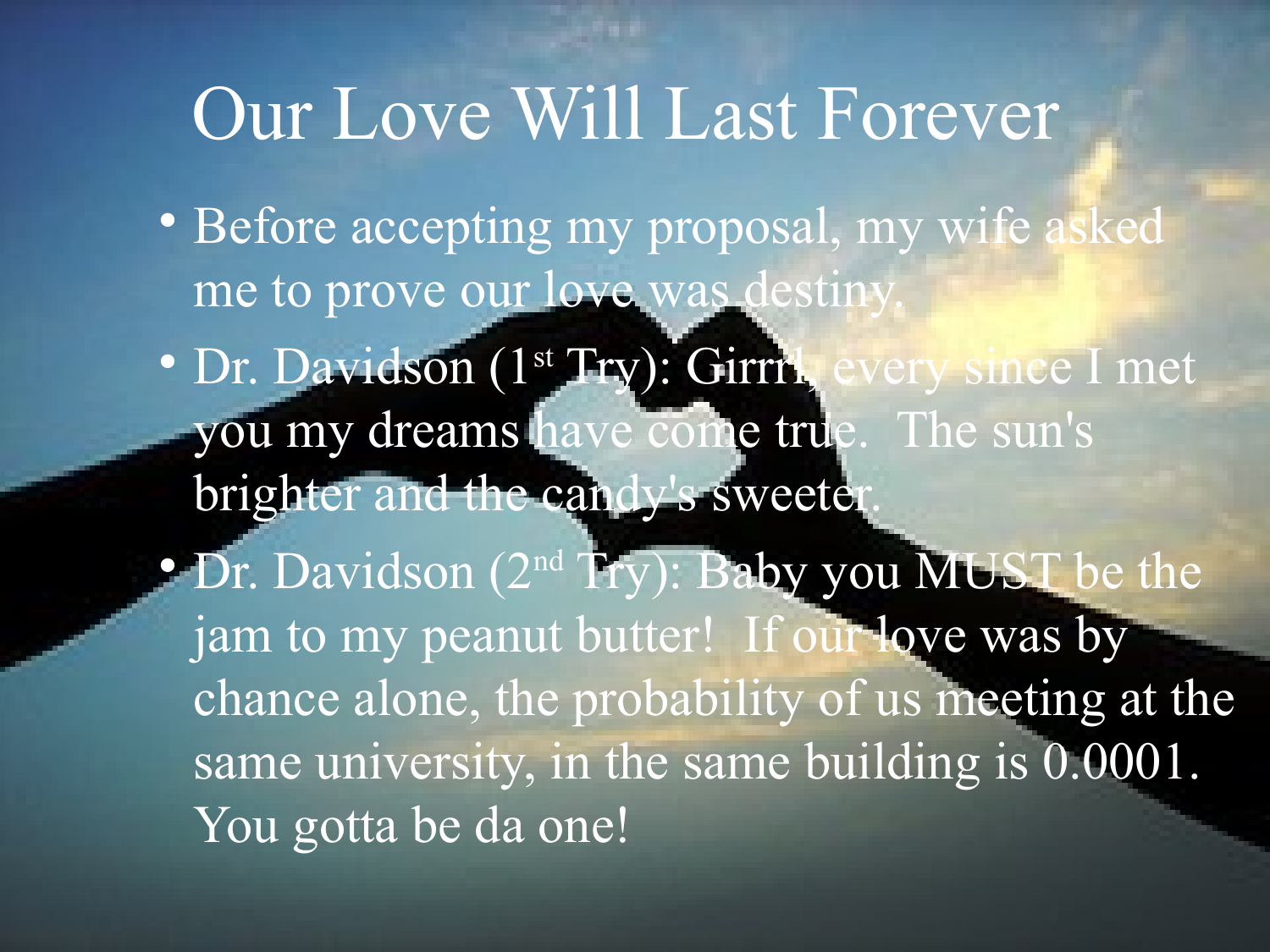### Hypothesis Testing

- 1.Sometimes we want to test a claim (Ex: Present Day Love vs. Love Forever).
- ame<br>nce" b<br>hat "e 0011 0010 2.In order to test this claim, we gather "evidence (Ex: Meeting at the same university in the same building)"
	- vidence" by<br>ing that "evid<br>*g*... is 00001.<br>otion)<br>x: Our love i<br>anks A. Shint y<br>y<br>vidence<br>1.)?' 3. We then test the strength of our "evidence" by asking, "What's the chance of finding that "evidence (Ex: The probability of us meeting... is 00001.)?"
	- 4.Make a decision (Ex: Reject this notion)
	- e is<br>intani) • Finally, we interpret our results (Ex: Our love is destiny!). (Thanks A. Shintani)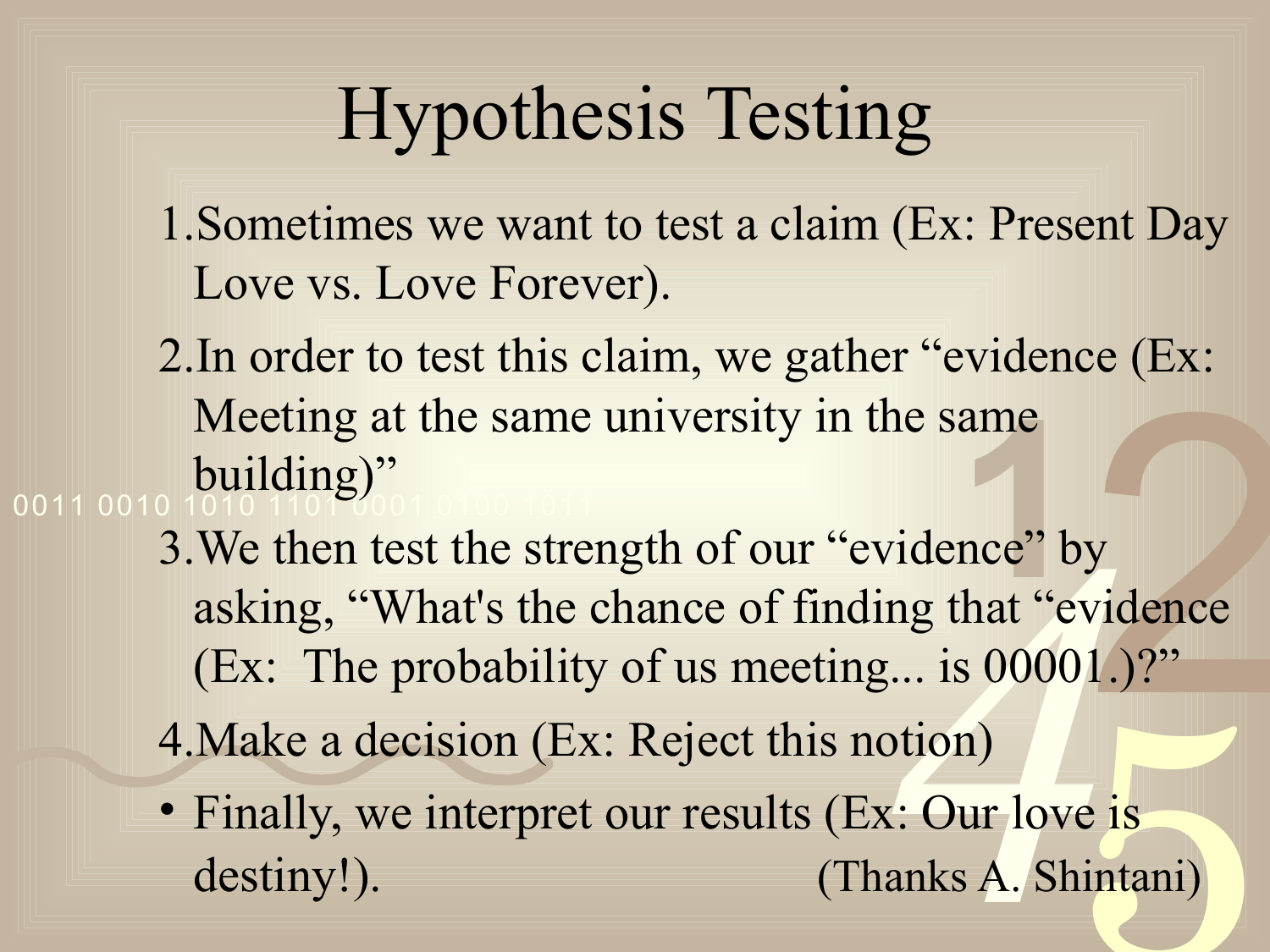## Hypothesis Testing (cont.)

- Stating the hypothesis test
	- The null has the sign of equality  $(\leq, \geq, =)$
	- 2 • The alternative has the sign of inequality  $(\le, >, \neq)$

5

# die 14<br>
ave 14<br>
ave 14<br>
ave 14<br>
ave 14<br>
ave 14<br>
ave 14<br>
ave 14<br>
ave 14<br>
ave 14<br>
ave 14<br>
ave 14<br>
ave 14<br>
ave 14<br>
ave 14<br>
die 14<br>
die 14<br>
die 14<br>
die 14<br>
die 14<br>
die 14<br>
die 14<br>
die 14<br>
die 14<br>
die 14<br>
die 14<br>
die 14<br>
die 14 **141119** 0011 0010 1010 1101 0001  $H_0: \mathbf{V} \leq$  Present Love  $H_1$ :  $\blacktriangledown$  Present Love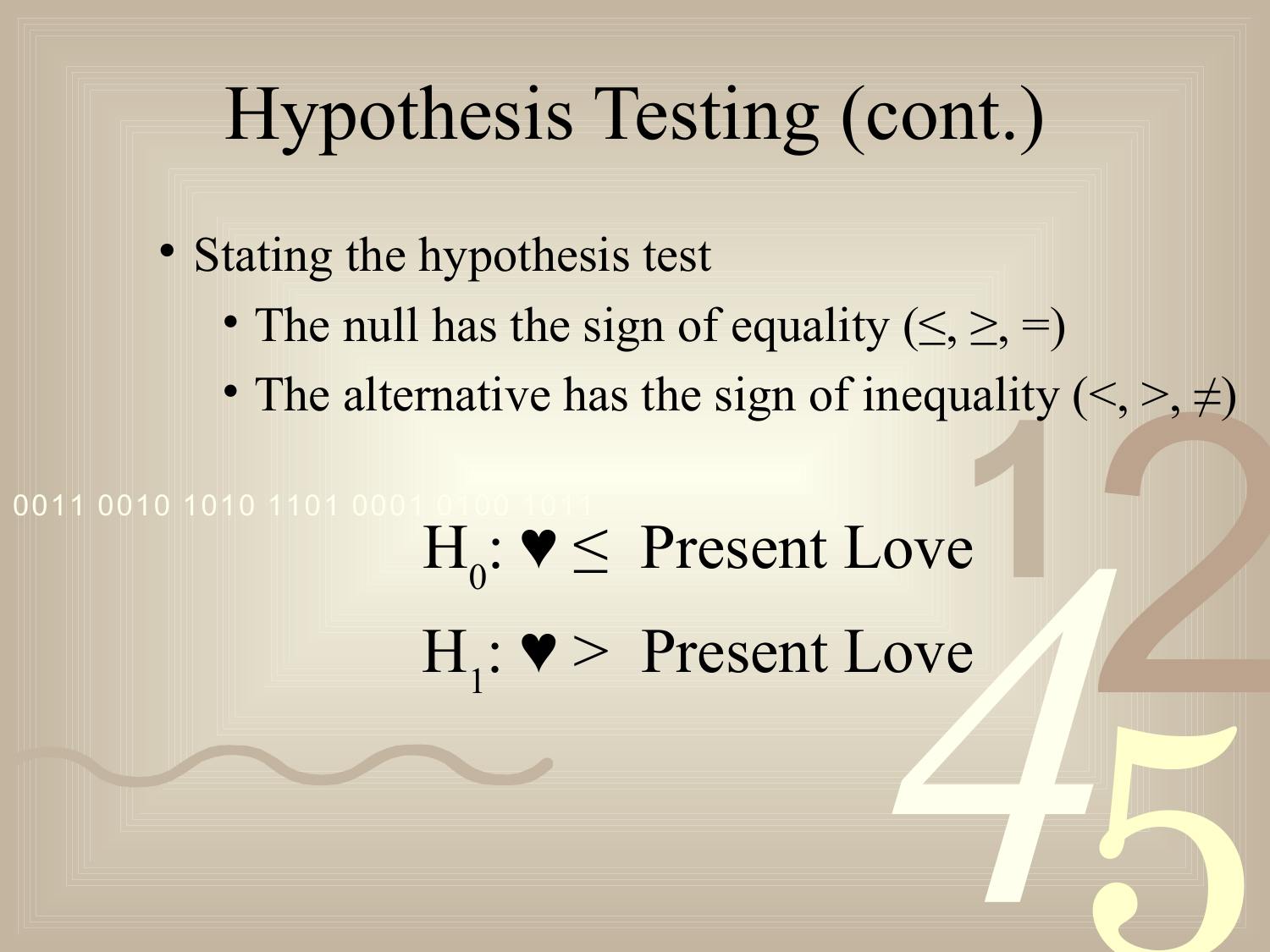# Hypothesis Testing (cont.)

- One-sided test
	- We are interested in if the parameter is less than or greater than some value.
- Two sided
- dence to be?  $\frac{2}{2}$ <br> $\frac{2}{2}$ <br> $\frac{2}{2}$  $\overrightarrow{1}$  is no 0011 0010 10 <sup>o</sup> We are interested in if the parameter is not equal to some value.
	- Alpha
		- 5 • How strong do we need our evidence to be?

• p-value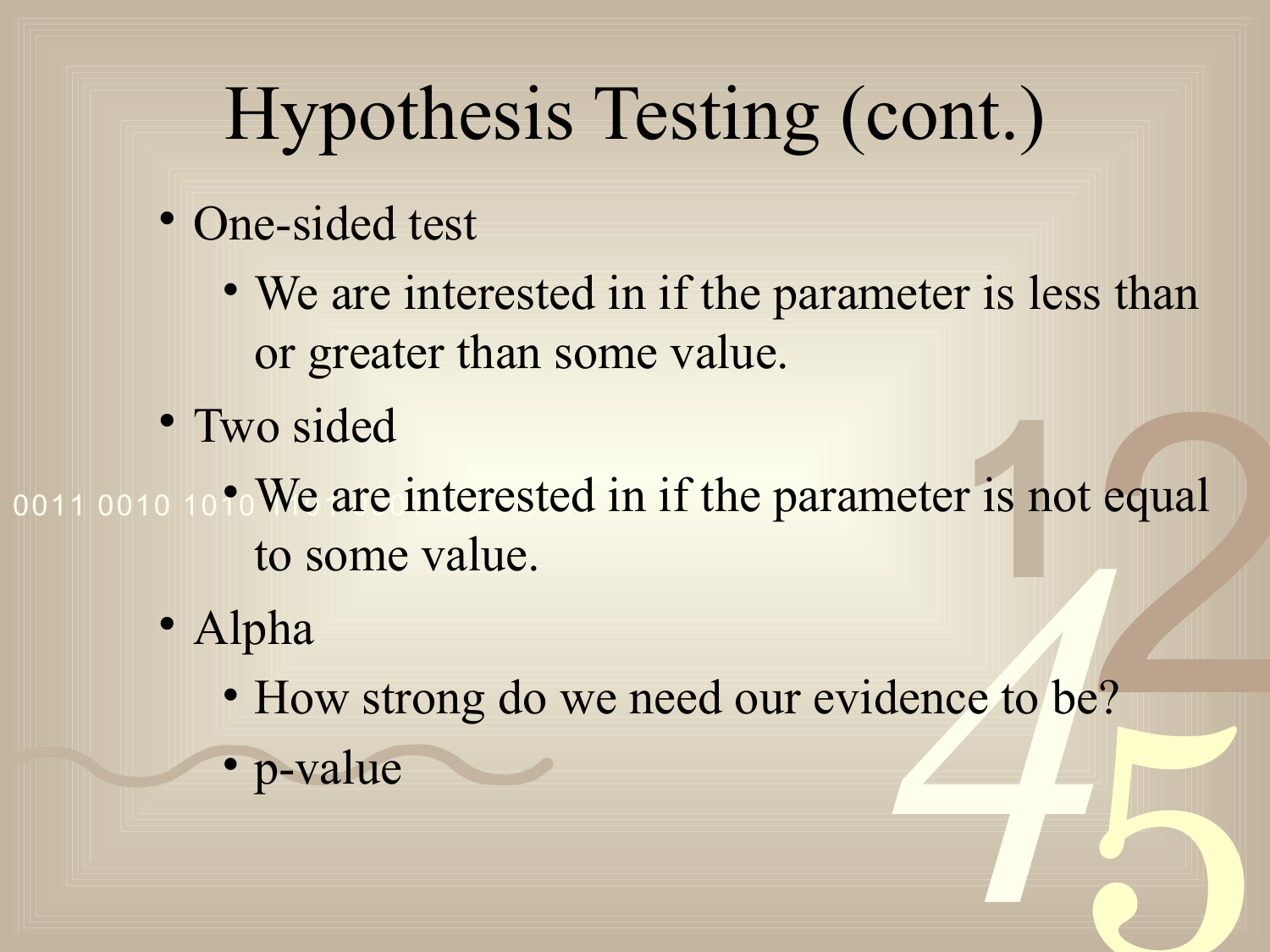onducted a<br> **106** graduat<br>
e \$126,000<br>
ave eviden<br>
1? a<br>ates<br>0<br>ence to ence to \$135,000. Chancellor Hamilton who is<br>interested in testing this claim conducted a<br>study of 60 randomly chosen 2006 graduates 0011 001 interested in testing this claim conducted a Hypothesis Testing for the Mean: The Expense of Medical School In 2006, the average educational debt of indebted graduates of medical school was \$135,000. Chancellor Hamilton who is and found the average debt to be \$126,000 with a SD of \$47,000. Do we have evidence to suggest the average is \$135,000?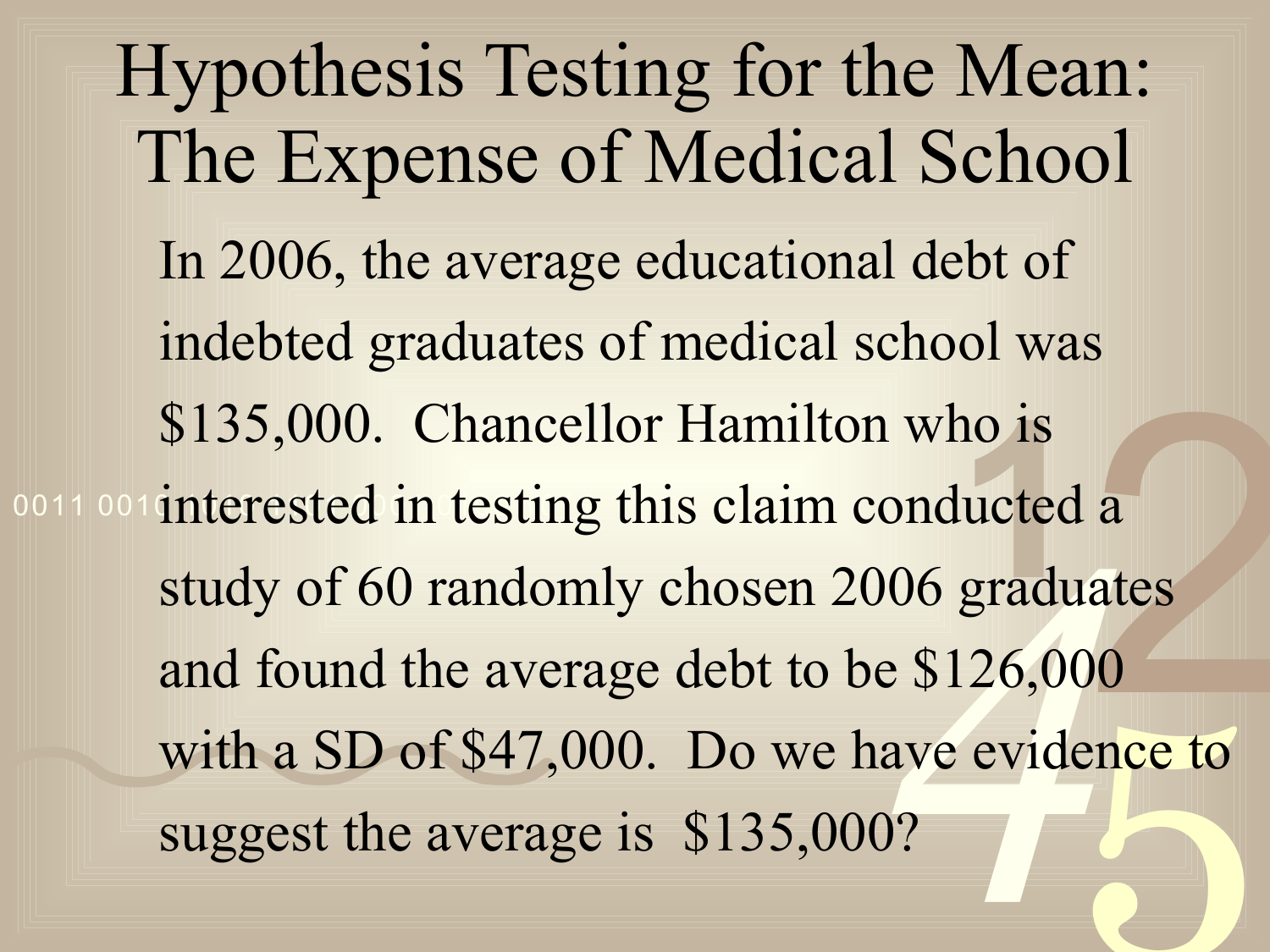# Hypothesis Testing for the Mean (cont.)

- Always ask: What results do I expect?
- Claim:

 $H_0$ : Average = 135,000 (claim) vs.

(est) 1<sub>1</sub> vs.<br>
sided<br>
,000 0011 0010 1010 1**11, AVerage** 7  $H_1$ : Average  $\neq 135,000$  (two-sided test)

- Evidence: Sample average = 126,000 Sample  $SD = 47,000$
- $426,000$ <br> $00$ <br> $ue = .138$ 5 • Strength of "Evidence": Test statistic  $(z) = -1.48$ ; p-value = .138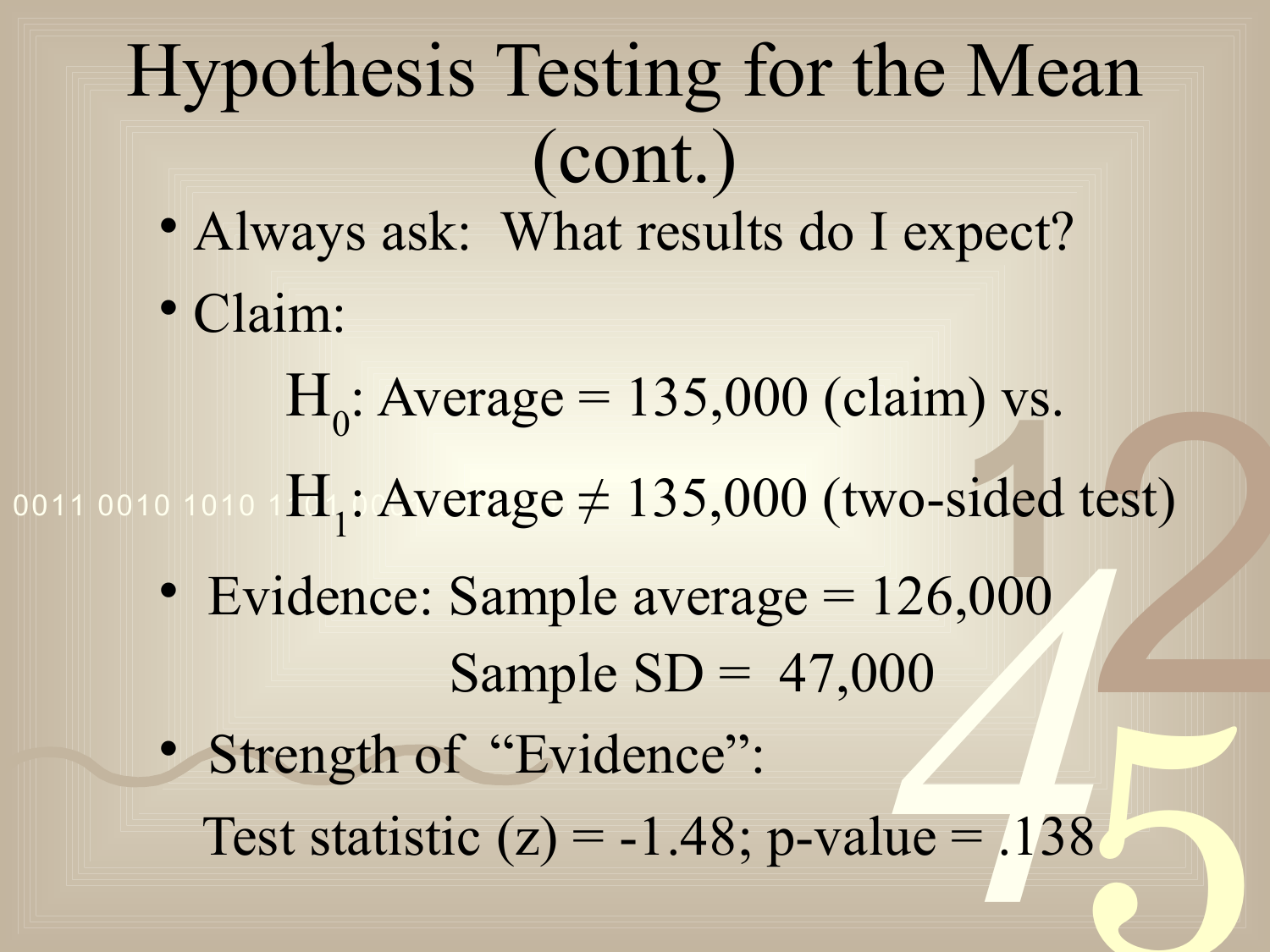# Hypothesis Testing for the Mean (cont.)

- Decision: Fail to reject the null.
- 44 2 lge d<sub>(</sub><br>5,000 0011 from medical school was not \$135,000 in • Interpretation: We have insufficient evidence to suggest that the average debt 2006.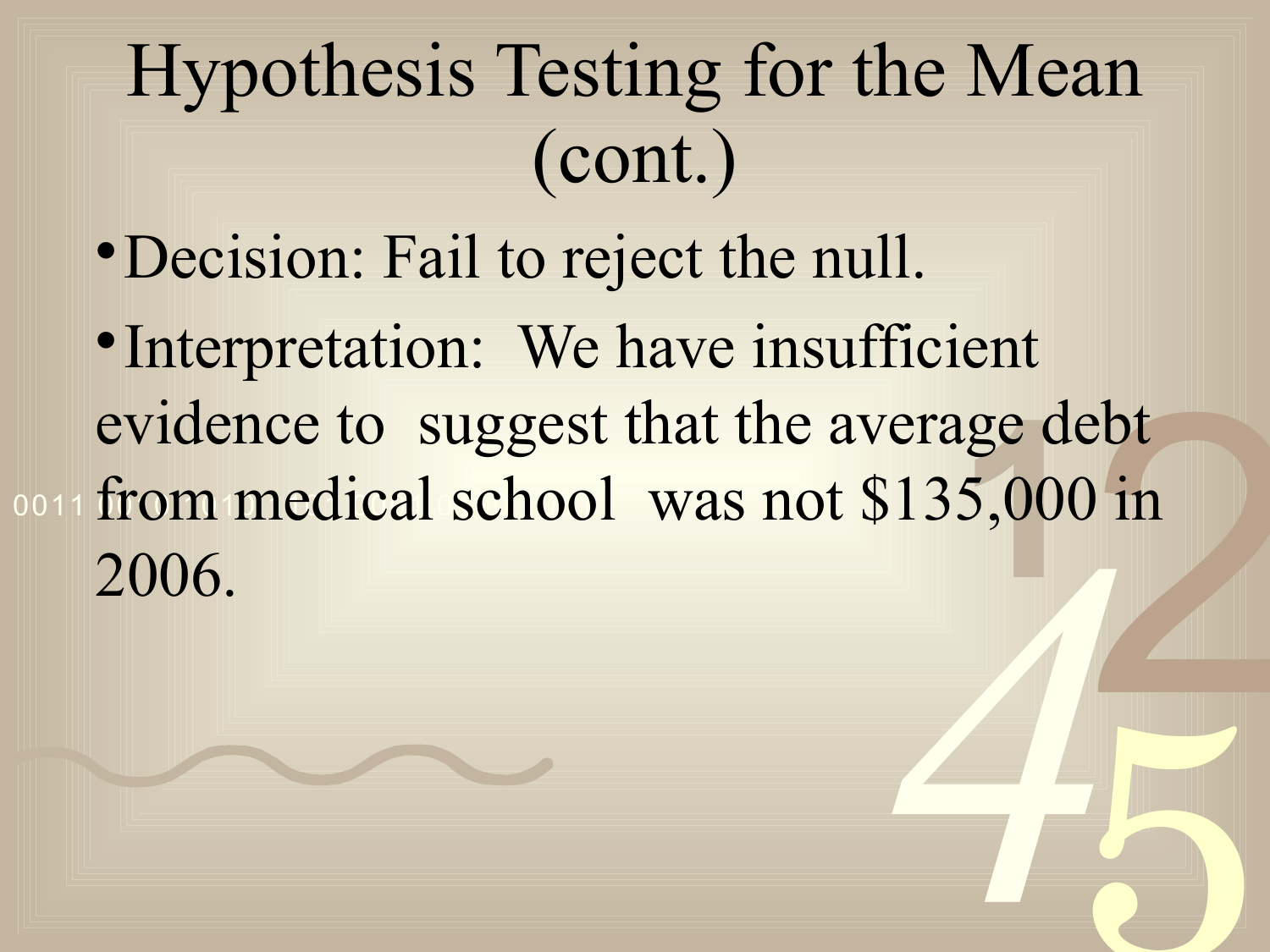## Hypothesis Testing for the Mean: Hours Residents Work

DI 23 **1**<br>Test t<br>22 0011 0010 1010 1101 0001 0100 1011 Dean Wickless claims that residents work 83 hours/week or less. She conducts a study of 25 randomly chosen residents and found the average to be 88 with a SD of 3.4. Test the claim that residents work more than 83 hours/week.

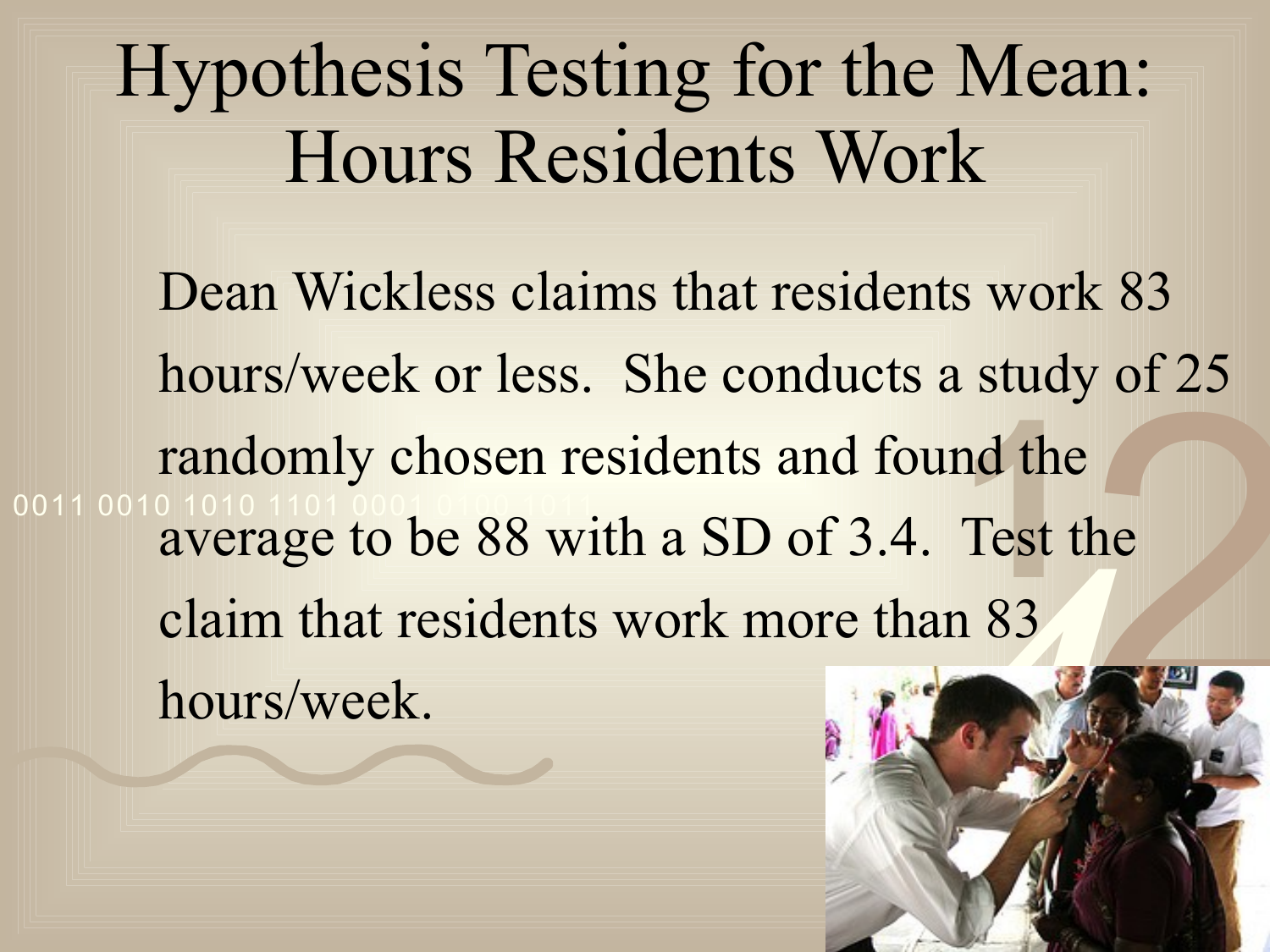# Hypothesis Testing for the Mean (cont.)

- Always ask: What results do I expect?
- Claim:

 $H_0$ : Average  $\leq 83$  (claim) vs.

- **1** 0011 0010 10 $\pi_1$ : Average  $\geq 8$ . H<sub>1</sub>: Average > 83 (one-sided test)
	- Evidence: Sample average = 88 Sample  $SD = 3.4$
- $\frac{1}{88}$ <br> $\frac{1}{2}$ <br> $\frac{1}{2}$ <br> $\frac{1}{2}$ <br> $\frac{1}{2}$ <br> $\frac{1}{2}$ <br> $\frac{1}{2}$ <br> $\frac{1}{2}$ <br> $\frac{1}{2}$ <br> $\frac{1}{2}$ <br> $\frac{1}{2}$ <br> $\frac{1}{2}$ <br> $\frac{1}{2}$ <br><br> $\frac{1}{2}$ <br><br><br><br><br><br><br><br><br><br><br><br><br><br><br> 2 5 • Strength of "Evidence" Test statistic (t) = 7.4; p-value  $\leq .0001$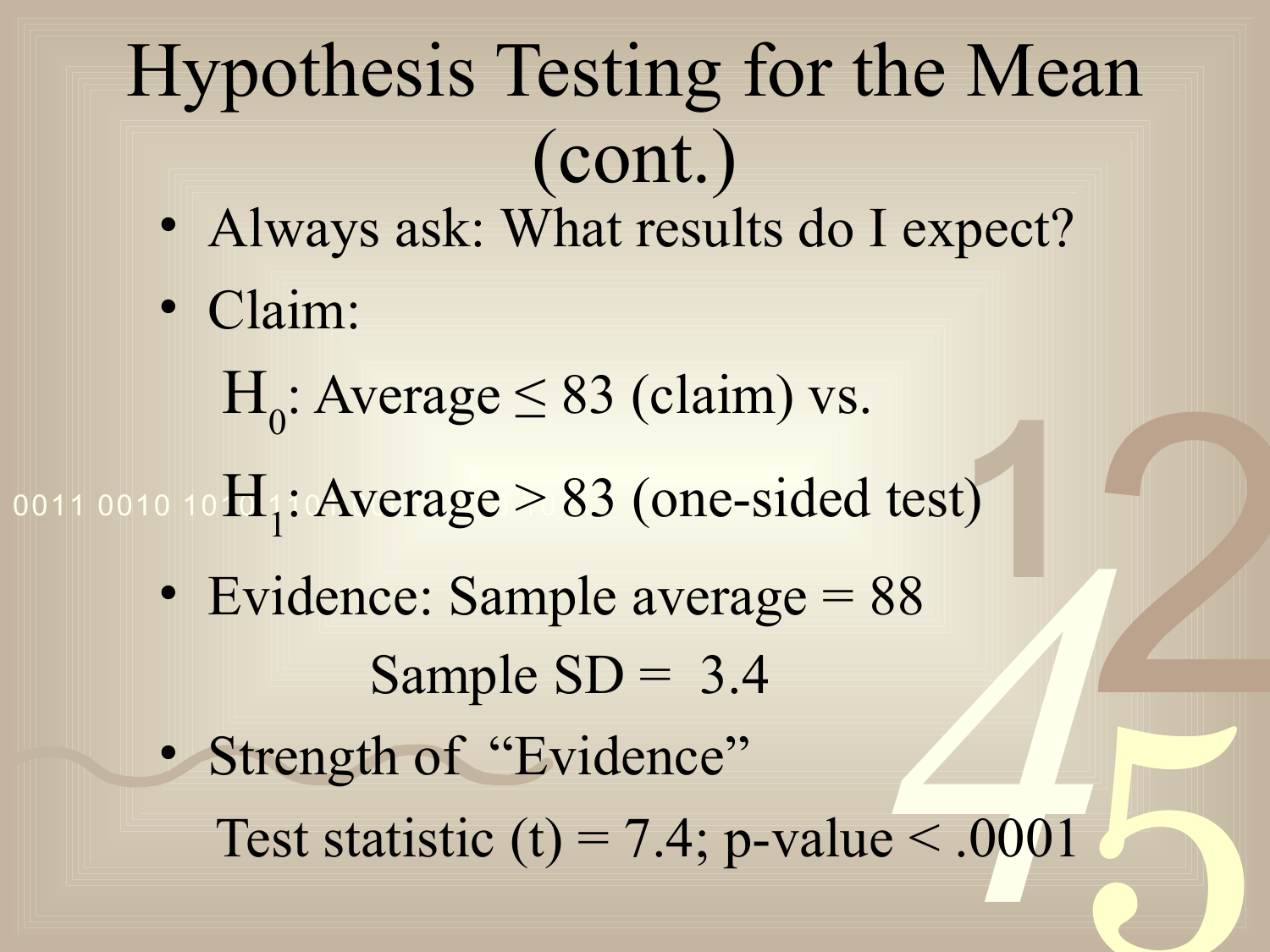# Hypothesis Testing for the Mean (cont.)

- Decision: Reject the null.
- that<br>ident 0011 0010 10 average hours worked by residents is • Interpretation: We have evidence to suggest that the more than 83.

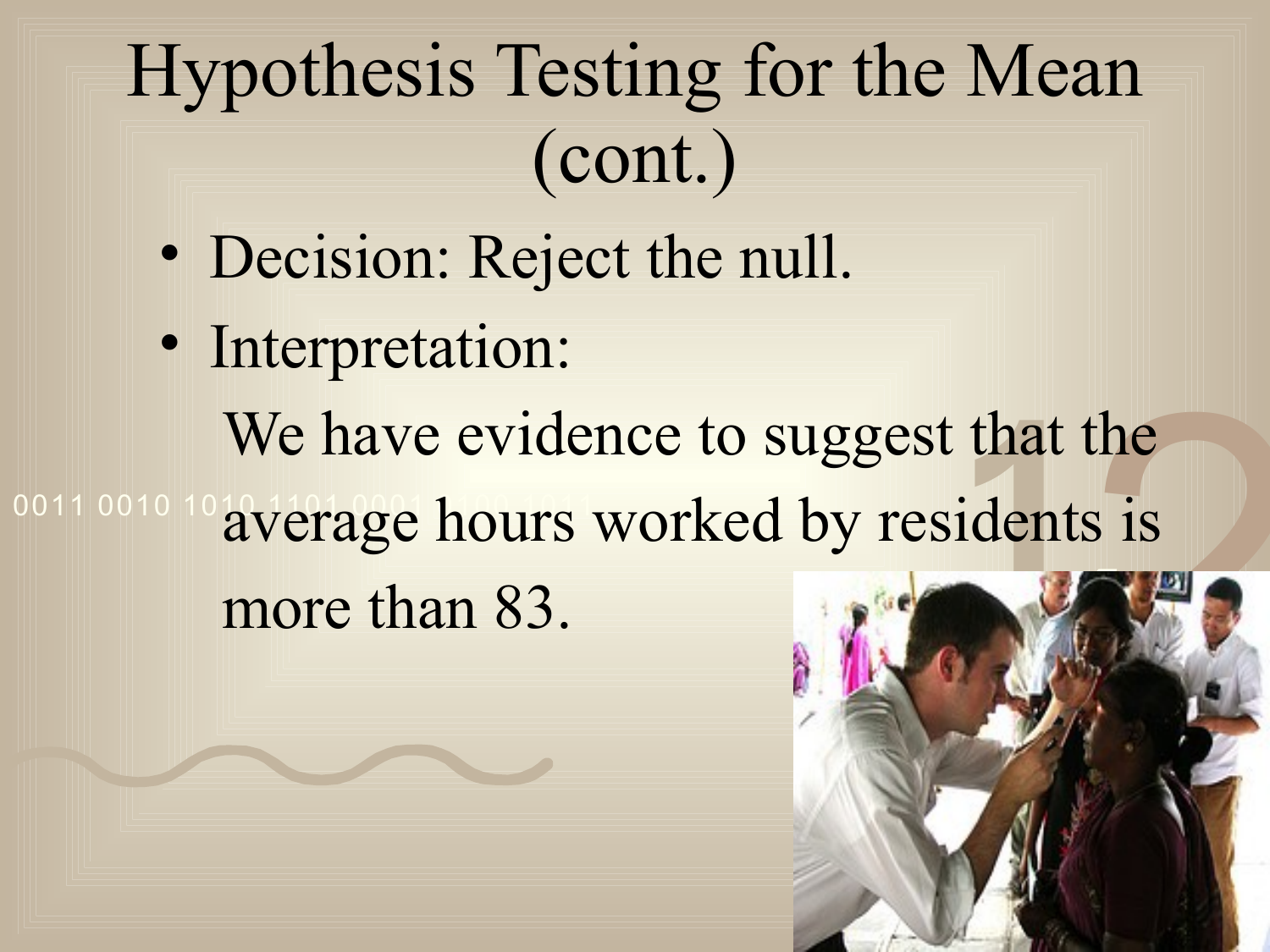#### Test Your Knowledge (Group Discussion)

Create a problem that requires testing for the mean.

- State the problem for both a one-sided<br>
<sup>1</sup><br>
 What would be the interpretations if the 0011 0010 10051.101 0001 0100 1011
- ded<br>f the • What would be the interpretations if the p-value was .04?
	- etations if Ethe • What would be the interpretation if the p-value was .78?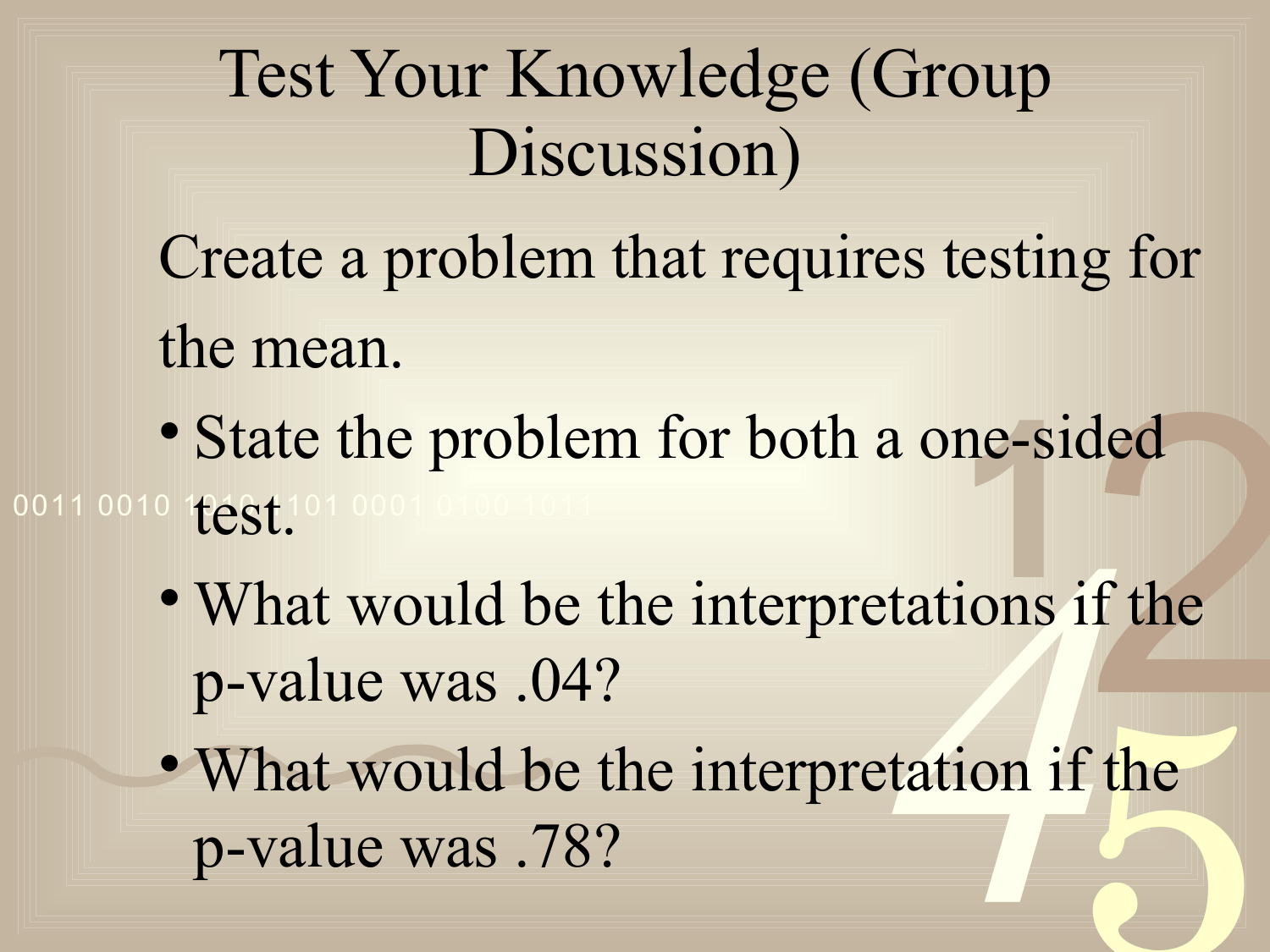Hypothesis Testing for Proportions: Adherence for ART

*4* heir<br>omly<br>0 were 5 nt to 1<br>e rand<br>at 54% 0011 0019 anit-retroviral treatment (ART). He randomly Dr. Stephen believes that less than 58% of HIV patients in Mozambique are adherent to their chose 68 Mozambicans and found that 54% were adherent. Test his claim.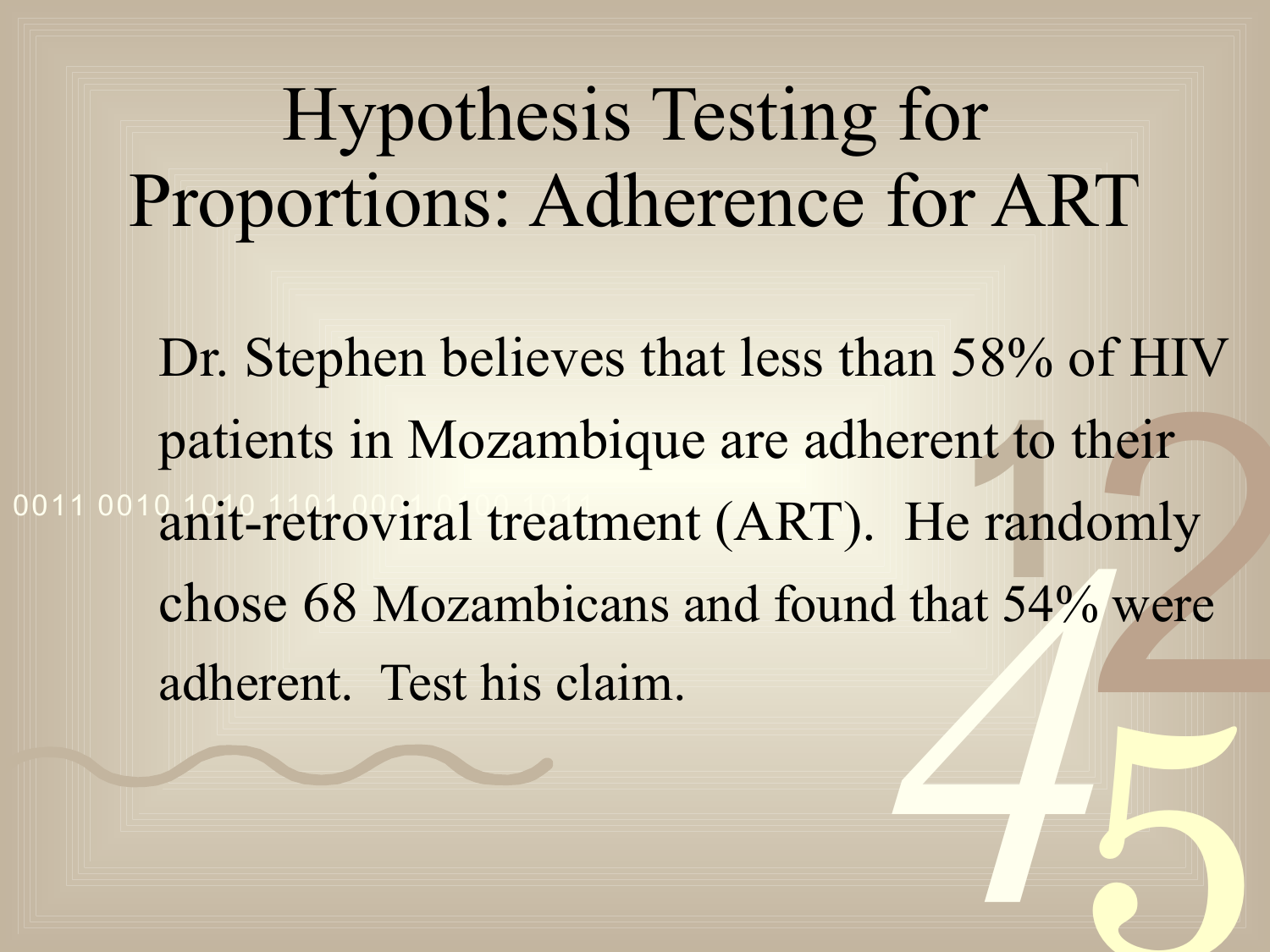# Hypothesis Testing for Proportions (cont.)

- Always ask: What results do I expect?
- Claim:
	- H<sub>0</sub>: Proportion  $\geq$  58% vs.

#### $\frac{1}{4\%}$ 0011 0010 1011: Proportion < H<sub>1</sub>: Proportion < 58% (one-sided test)

• Evidence: Sample proportion  $= 54\%$ 

2

5

rded test)<br>= 54%<br>ue = .27 • Strength of "Evidence:" Test statistic  $(z) = -.60$ ; p-value = .27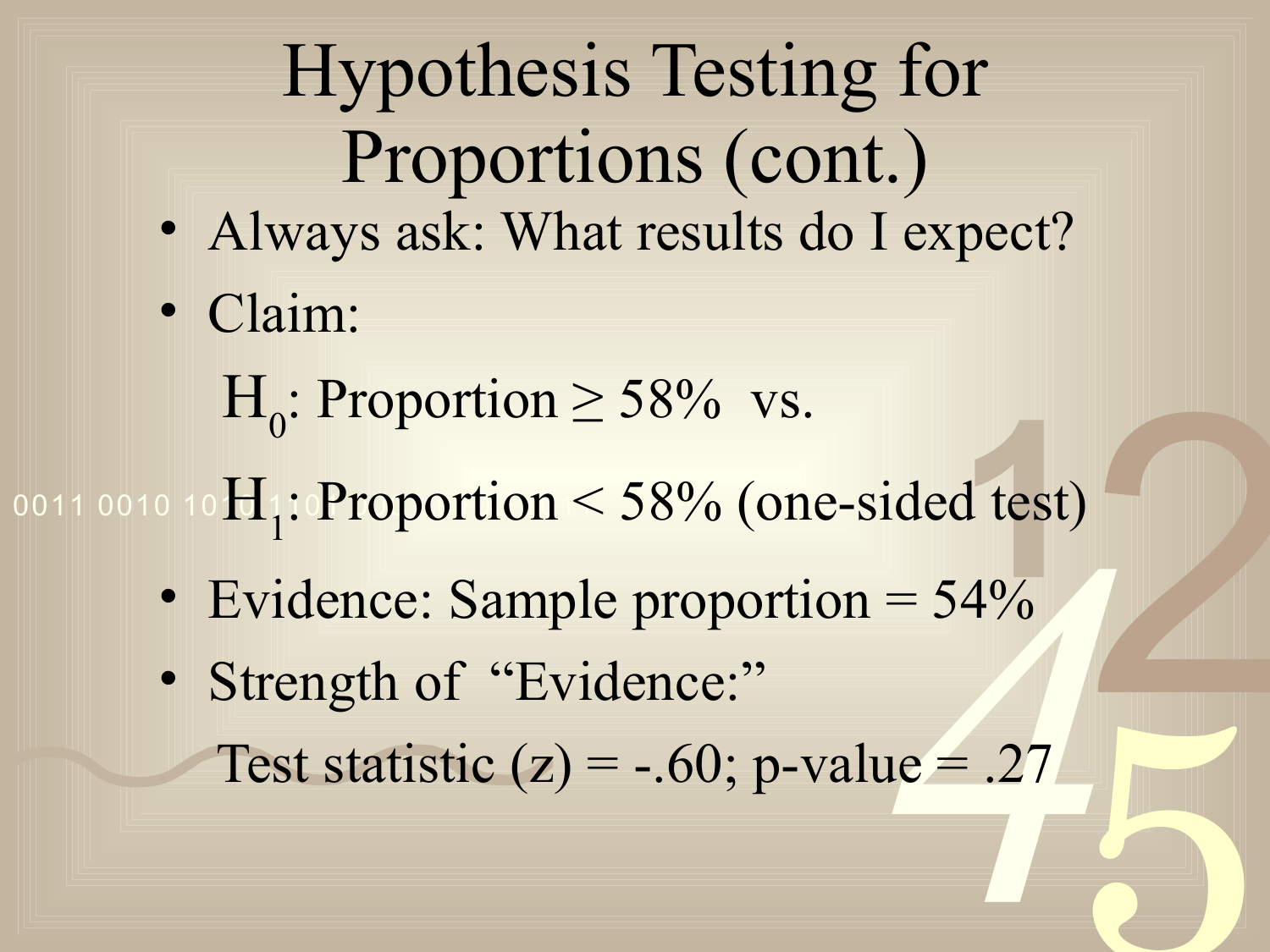Hypothesis Testing for Proportions (cont.)

- Decision: Fail to reject the null.
- Interpretation:

abicans who<br>
than 58%. 2 **1** 0011 0010 1 We have insufficient evidence to suggest that the proportion of Mozambicans who adhere to taking ART is less than 58%.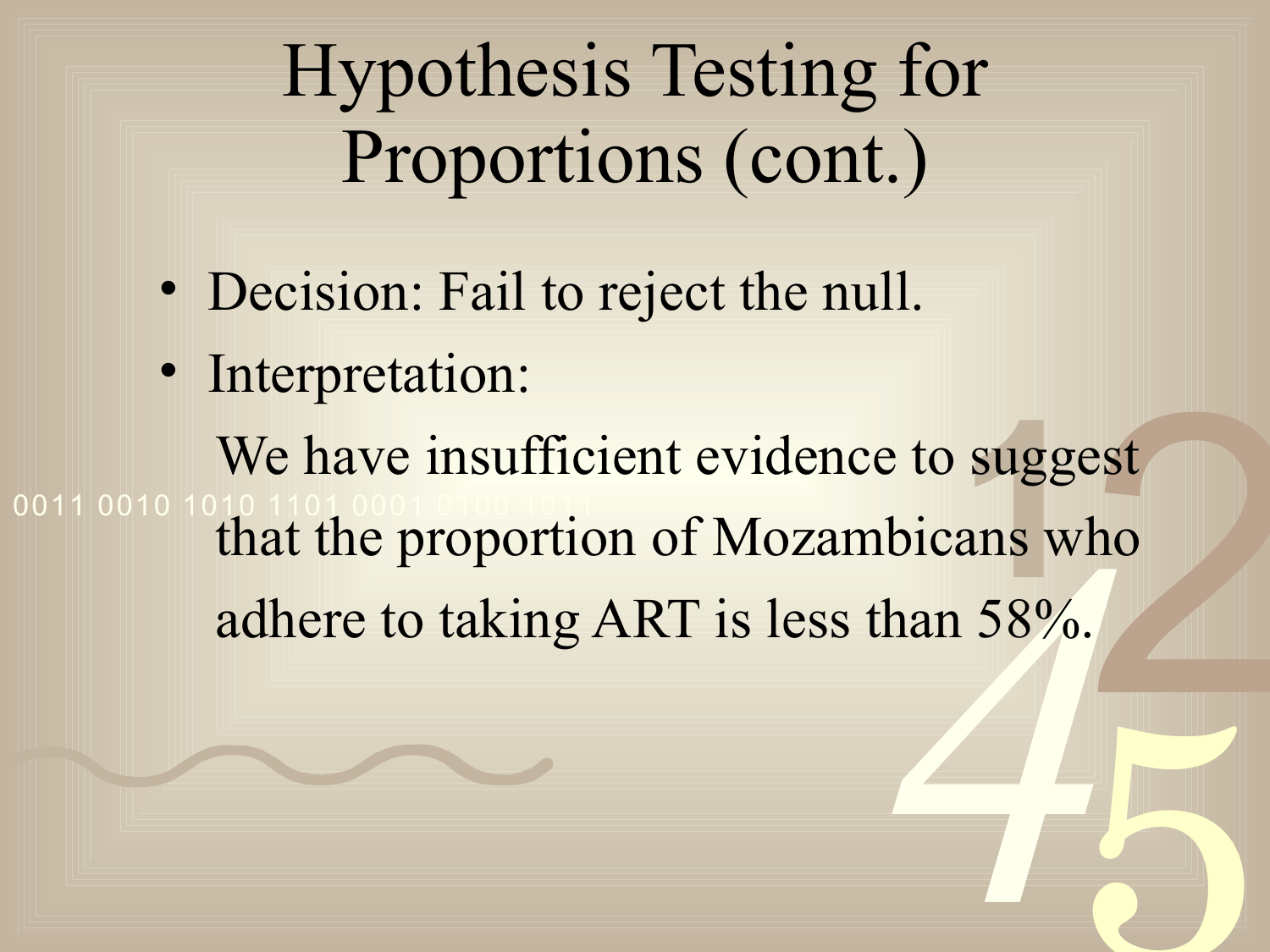Hypothesis Testing for Independence Using Chi Square Mr. Watson is interested in if race is associated with infant mortality. He randomly chooses

| 0011 0010 1010 11 |              | <b>Infant Mortality</b> |    |              |
|-------------------|--------------|-------------------------|----|--------------|
|                   | Race         | Yes                     | No | <b>Total</b> |
|                   | <b>Black</b> | 15                      | 27 | 42           |
|                   | White        | 12                      | 53 | 65           |
|                   | <b>Total</b> | 27                      | 80 | 107          |

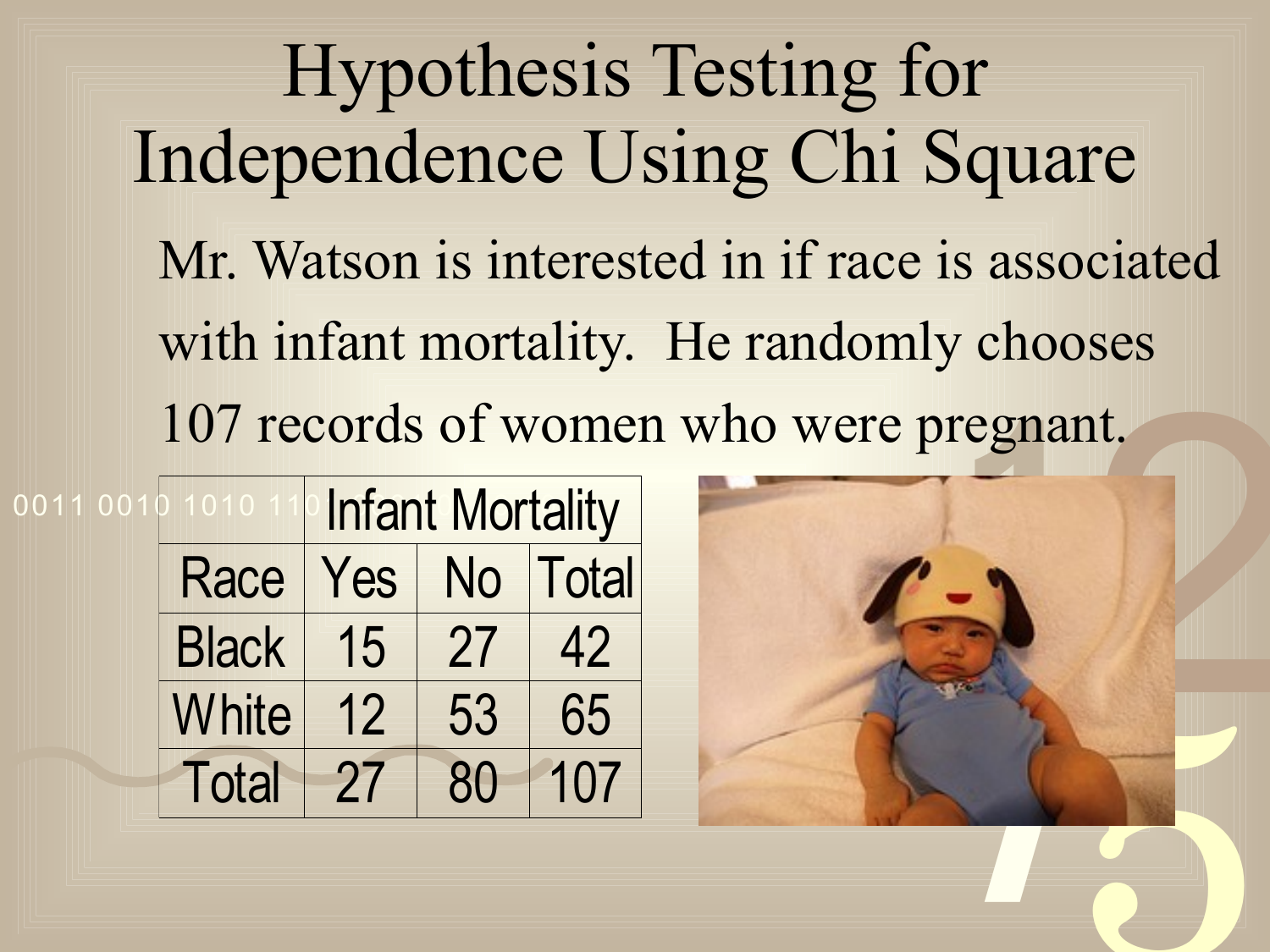# Hypothesis Testing for Independence (cont.)

- Always ask: What results do I expect?
- Claim:

H<sub>0</sub>: Mortality and race are independent

# ender<br>1<br>1  $10010$   $10$   $H_1$ ! Mortality and race are dependent

 $\frac{1}{4}$ <br> $\frac{1}{4}$ <br> $\frac{1}{4}$ <br> $\frac{1}{4}$ <br> $\frac{1}{4}$ <br> $\frac{1}{4}$ <br> $\frac{1}{4}$ <br> $\frac{1}{4}$ <br> $\frac{1}{4}$ <br> $\frac{1}{4}$ <br> $\frac{1}{4}$ <br> $\frac{1}{4}$ <br> $\frac{1}{4}$ <br> $\frac{1}{4}$ <br><br> $\frac{1}{4}$ <br><br><br><br><br><br><br><br><br><br><br><br><br><br><br><br><br><br><br><br><br><br><br> 2 5 • Strength of "Evidence:" Test statistic  $(\chi^2) = 4.03$ ; p-value = .045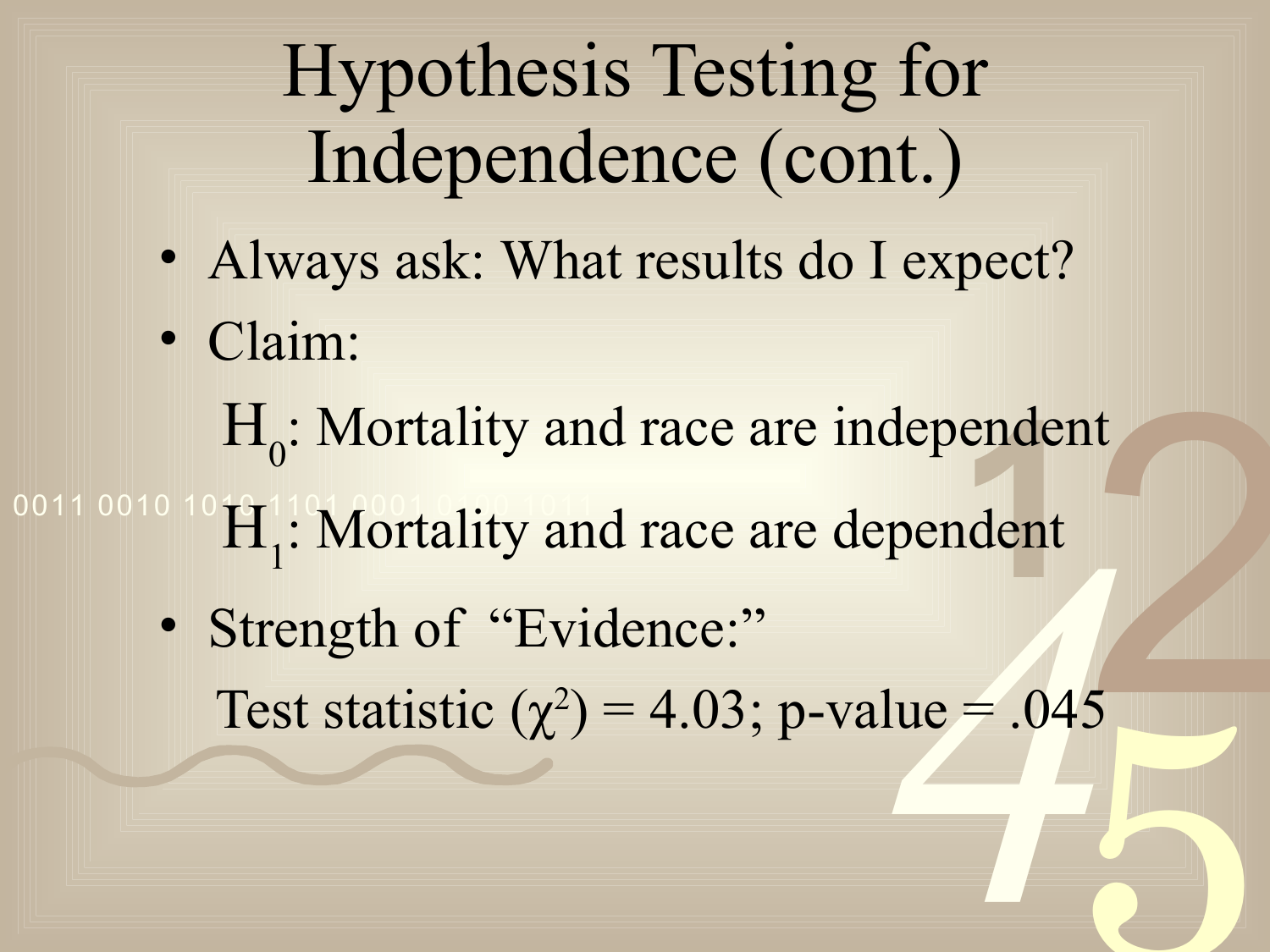Hypothesis Testing for Independence (cont.)

- Decision: Reject the null.
- Ale 15 am<br>
nd infant 2 cient<br>is an<br>infan 0011 0010 **evidence to suggest that there is an** • Interpretation: We have sufficient association between race and infant mortality.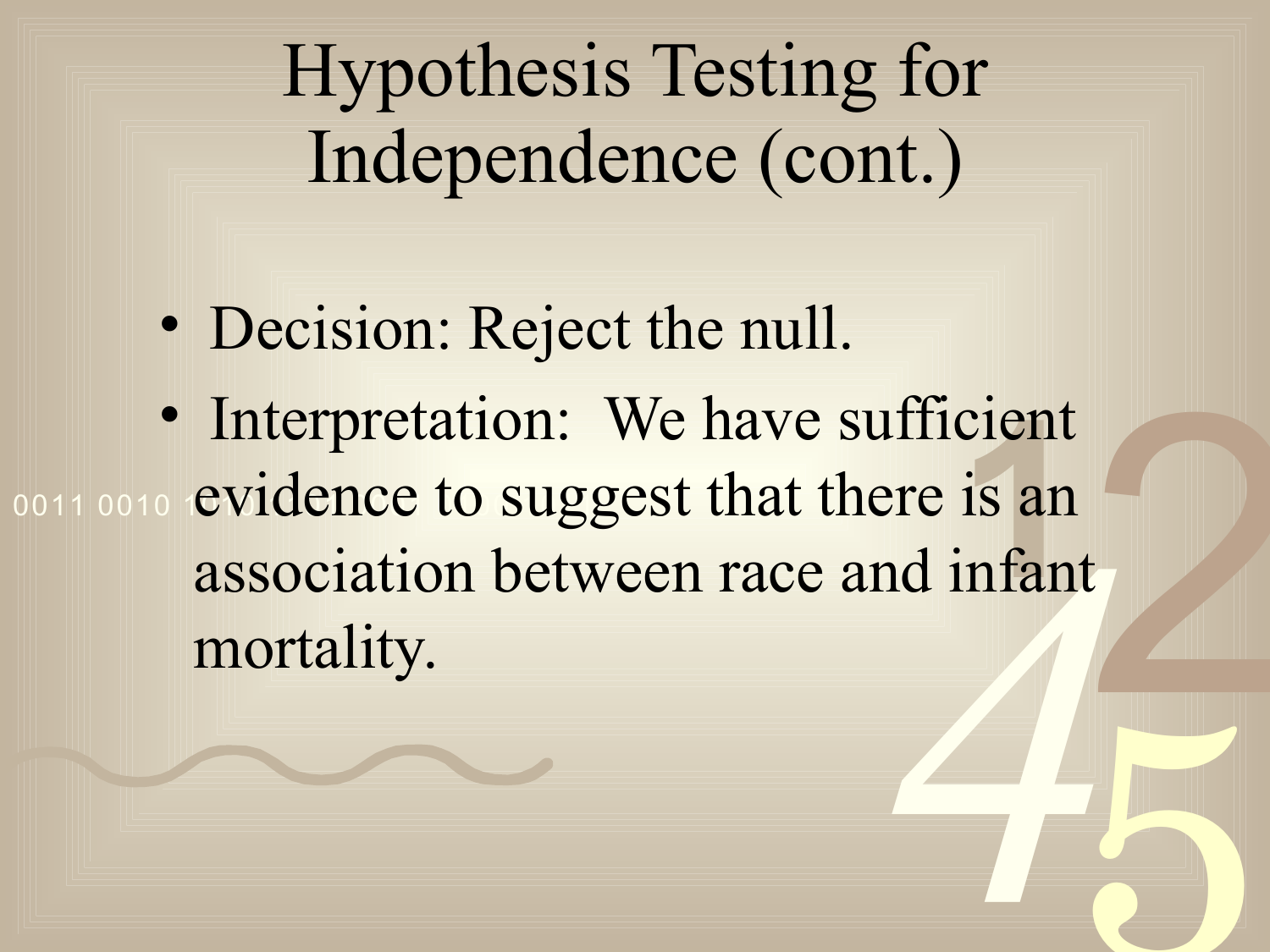## Test Your Knowledge

0011 procedure. She believes the • Because of the importance of time in conducting intraoperative analysis on breast cancer patients, Dr. Phillips wants to study the time to conduct this average time for this procedure is 18 minutes. Dr. Phillips randomly chooses 82 surgeons and finds that the average time is 17 minutes with a SD of 2.6.

s or<br>sis.<br>d or<br>003, 1. To test Dr. Phillips' claim, which should be conducted: a test of means, proportions or independence?

- ce?<br>11 and<br>ypothe 2. State the null and alternative hypothesis.
- 3. Is the test one-sided or two-sided?
- *e* null and<br>ve hypothesis<br>est one-sided<br>ed?<br>vour decisic<br>et the results. 003,<br>sion?<br>.s. 4. If the p-value is .0003, what is your decision?
- 5. Interpret the results.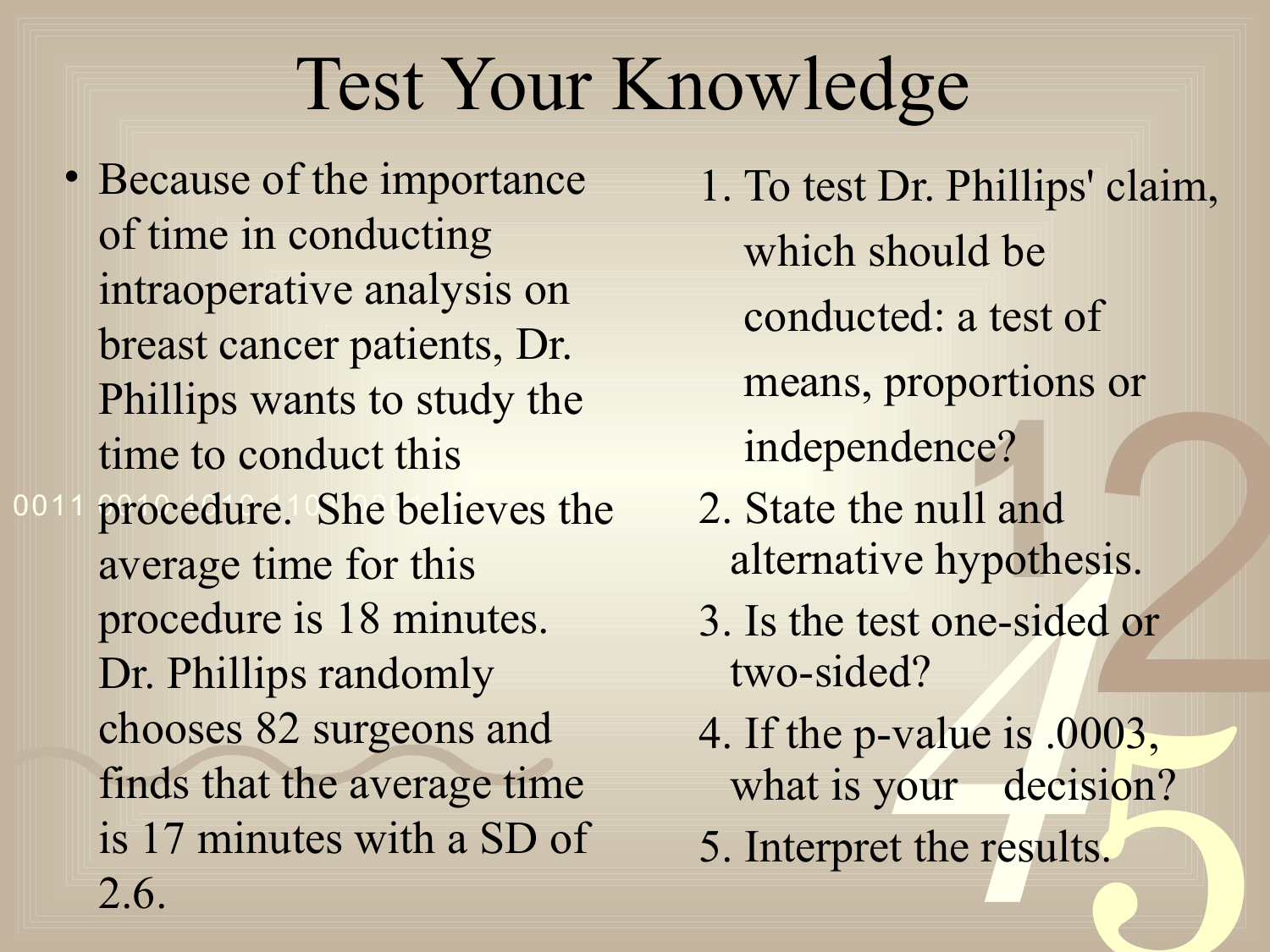#### Test Your Knowledge (cont.)

- 1. To test Dr. Phillips' claim, which should be conducted: a test of means, proportions or independence? Test of means
- 2. State the null and alternative hypothesis:<br>  $10 \text{ H}_0: \mu = 18$ ;  $H_0: \mu \neq 18$ <br>
3. Is the test one-sided or two-sided? Two-s 0011 0010 1010 1 $H_0$ :  $\mu = 18; \, H_0$ :  $\mu \neq 18$
- 2 3. Is the test one-sided or two-sided? Two-sided
	- 4. If the p-value is .0003, what is your decision? Reject the null hypothesis
	- ded? Two-si<br>
	s your<br>
	othesis<br>
	evidence to<br>
	ct the surger to<br>ery is 5.Interpret the results. We have evidence to suggest that the time to conduct the surgery is not 18 minutes.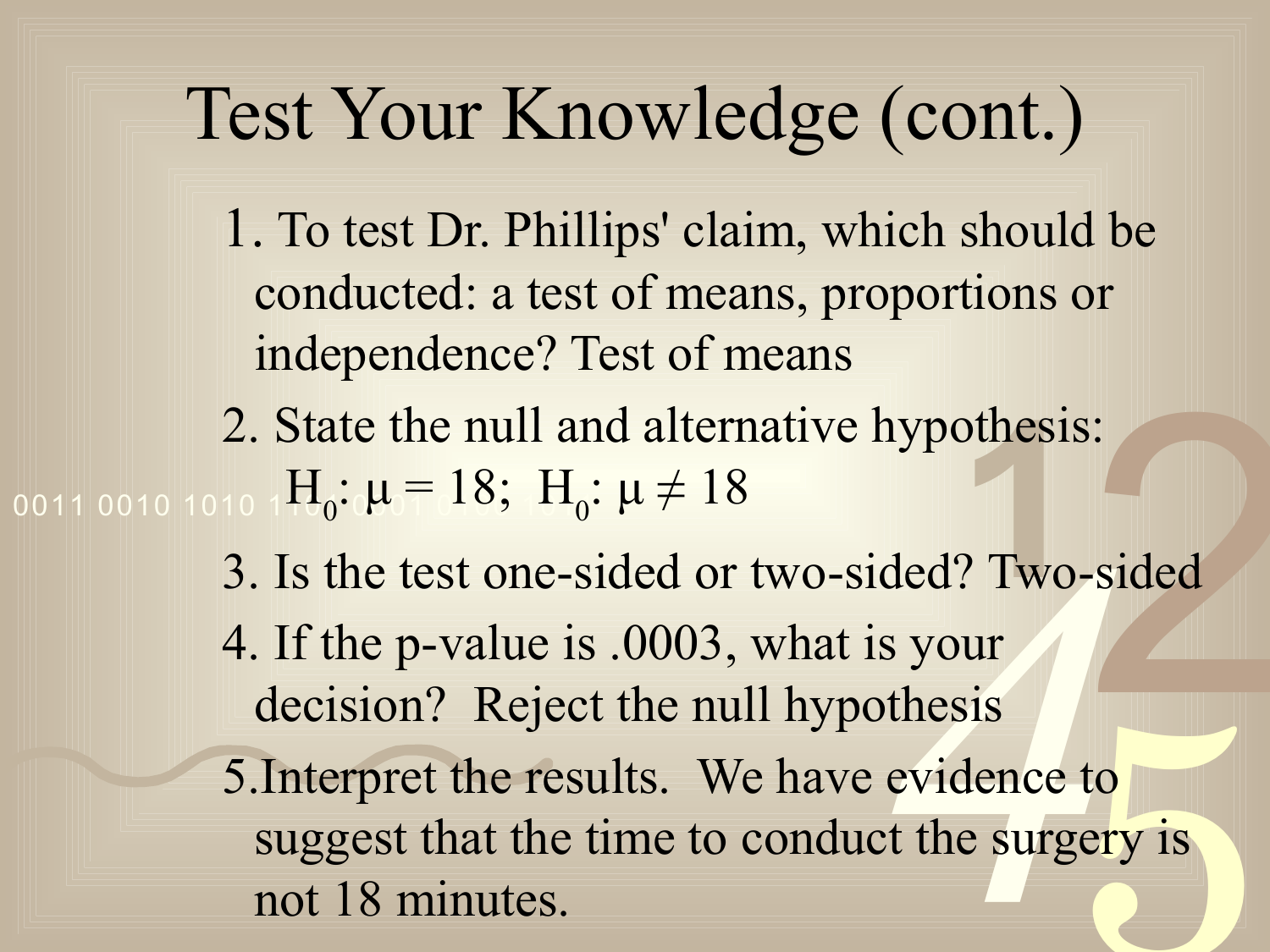#### Death Row: Innocent or Not?

and<br>of<br>ce of rates<br>Out<br>viden <sup>0011</sup> Hypothesis Test: It is estimated that more than 3% of the people on death row are innocent. A random sample of 100 death row inmates and former death row inmates was taken. Out of those 100, six (6%) had supporting evidence of their innocence.

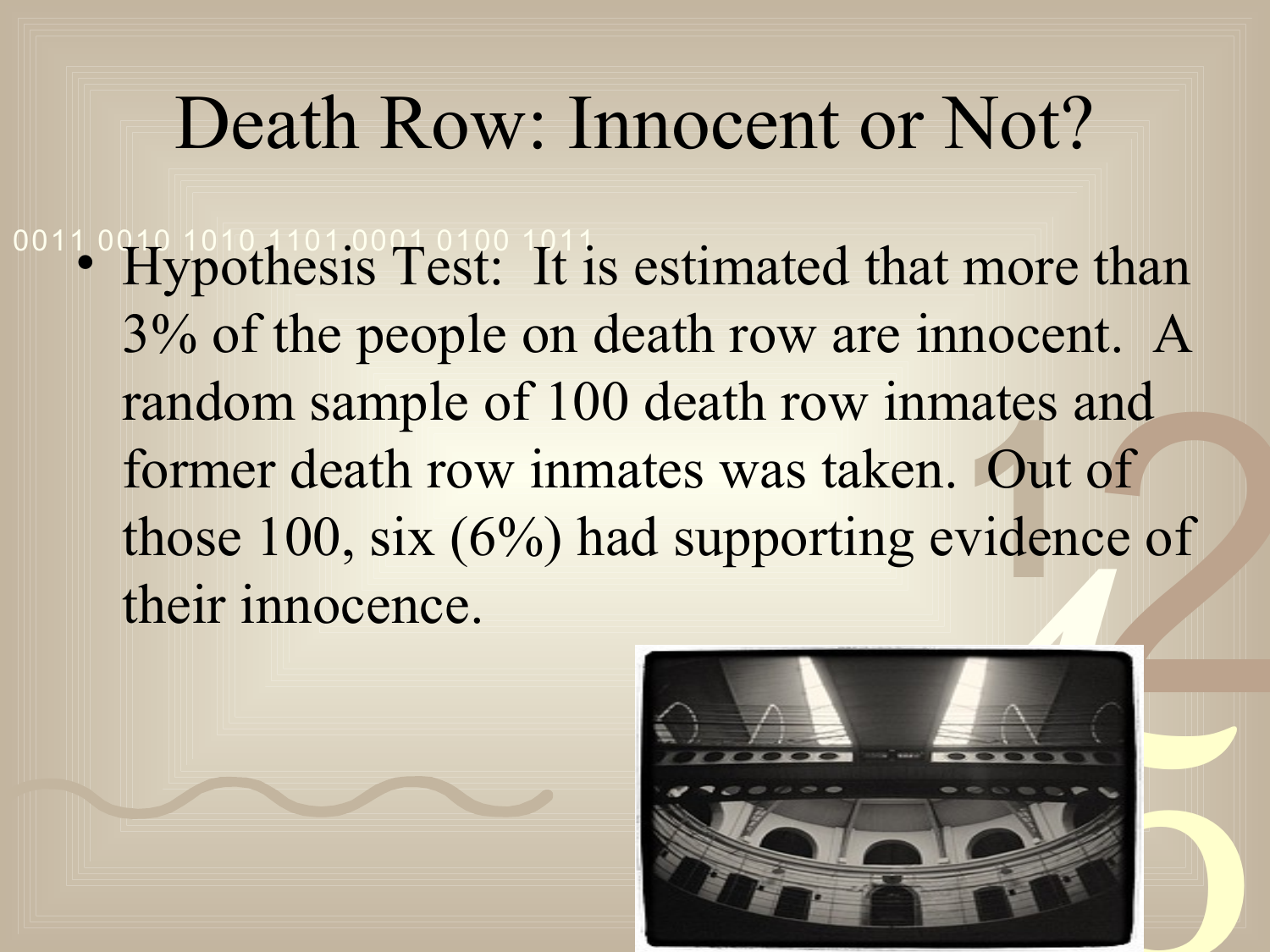

Death Row: Innocent or Not (cont.) Group Discussion

**1**<br>y<br>y  $H_0: p \leq 3\%$  $H_1$ :  $p > 3\%$  (claim)

- What would it mean if we incorrectly rejected the null hypothesis?
- ectly<br>to reject the 2 5 • What would it mean if we failed to reject the null hypothesis incorrectly?
- Which error is worse?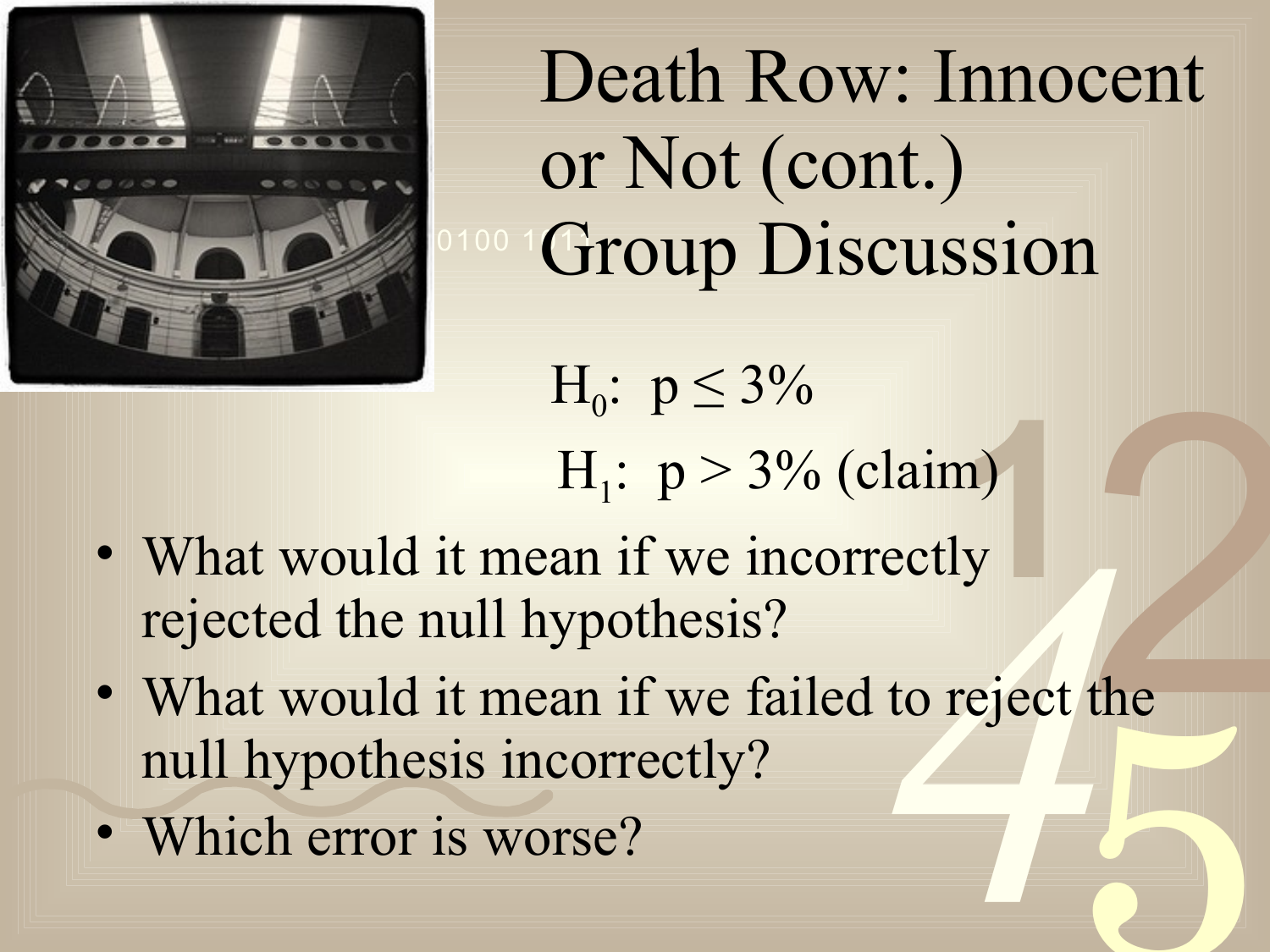

# Not Toll or Not (cont.) Death Row: Innocent Group Discussion

- ected t<br>the<br>innoce<br>han 3<sup>0</sup> • What would it mean if we incorrectly rejected the null hypothesis? We have evidence that the proportion of death row inmates who are innocent is more than 3%, when it is actually less than 3%.
- are innocent<br>
ess than 3%.<br>
<br>
iject the null<br>
ufficient<br>
ent death roy<br>
actually mor ne<br>
nt (0.00)<br>
11<br>
0W Formation • What would it mean if we failed to reject the null hypothesis incorrectly? We have insufficient evidence that the proportion of innocent death row inmates is greater than 3% when it is actually more than 3%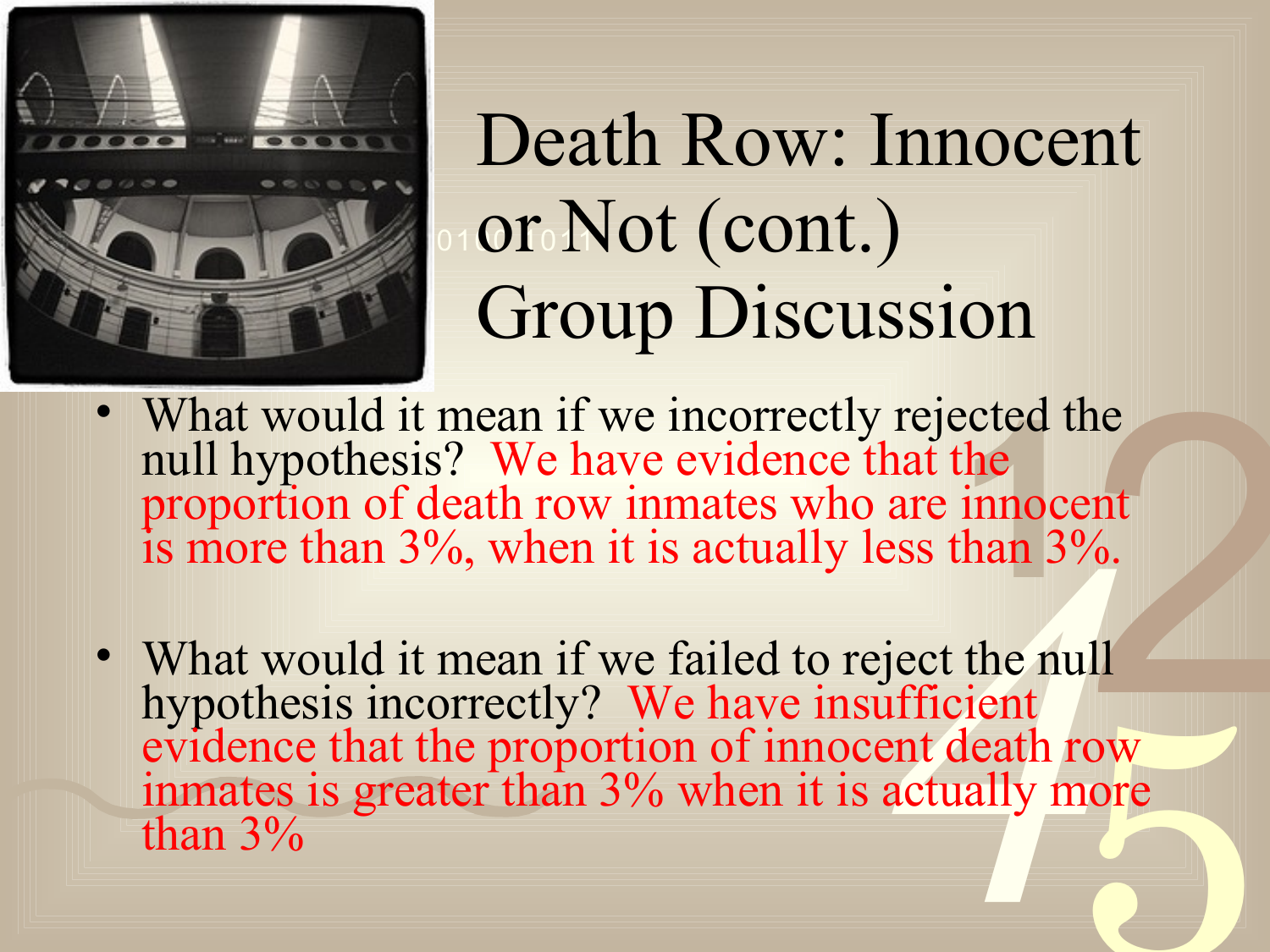### Death Row: What is the Cost of an Error?

- 00110010 1010 1010010100.1011<br>• So I ask you again, which error is worse?
	- Suppose we are opponents of the death penalty.
	- *4* ath • Suppose we are proponents of the death penalty.



2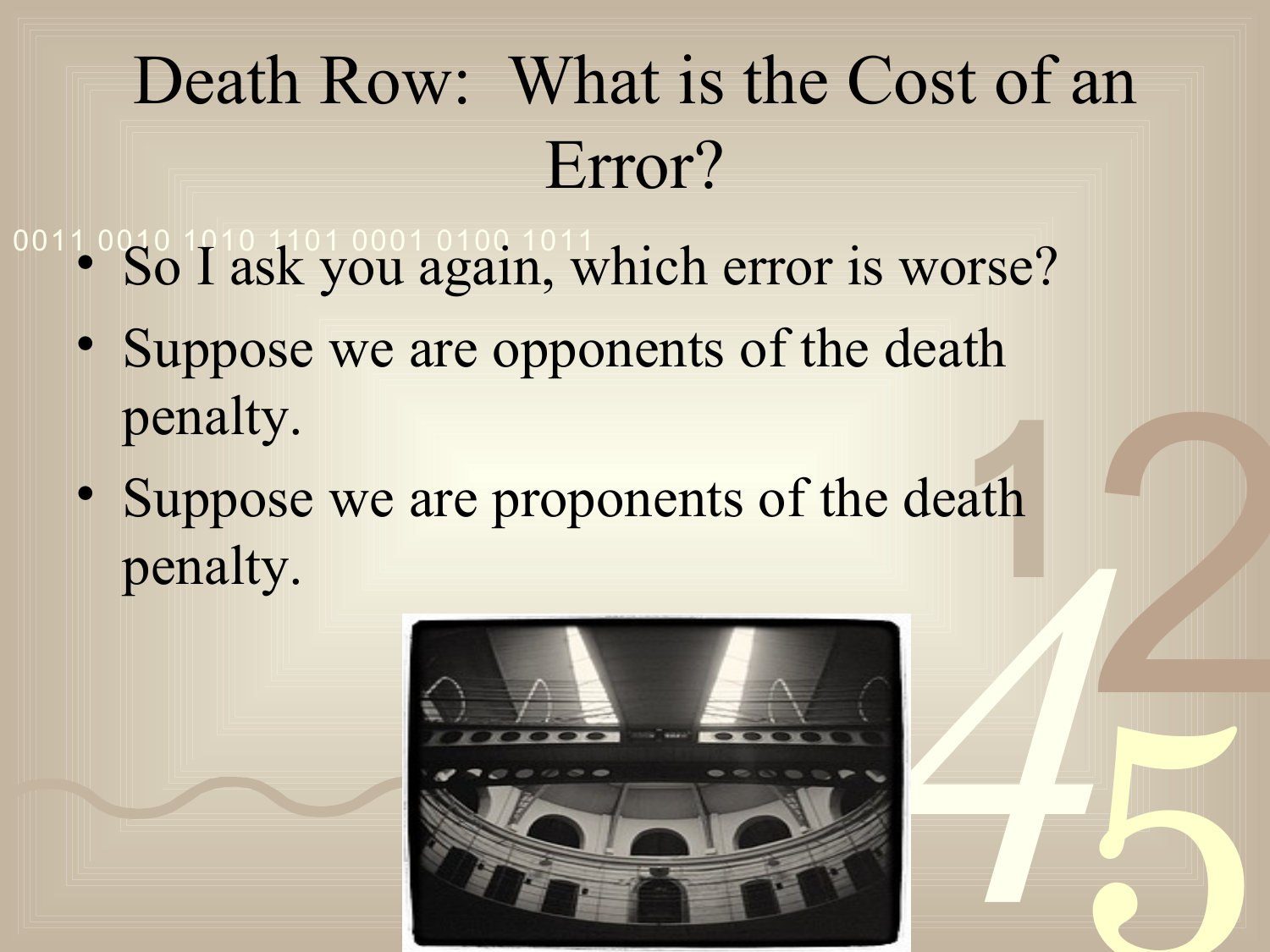#### Type I & Type II Error

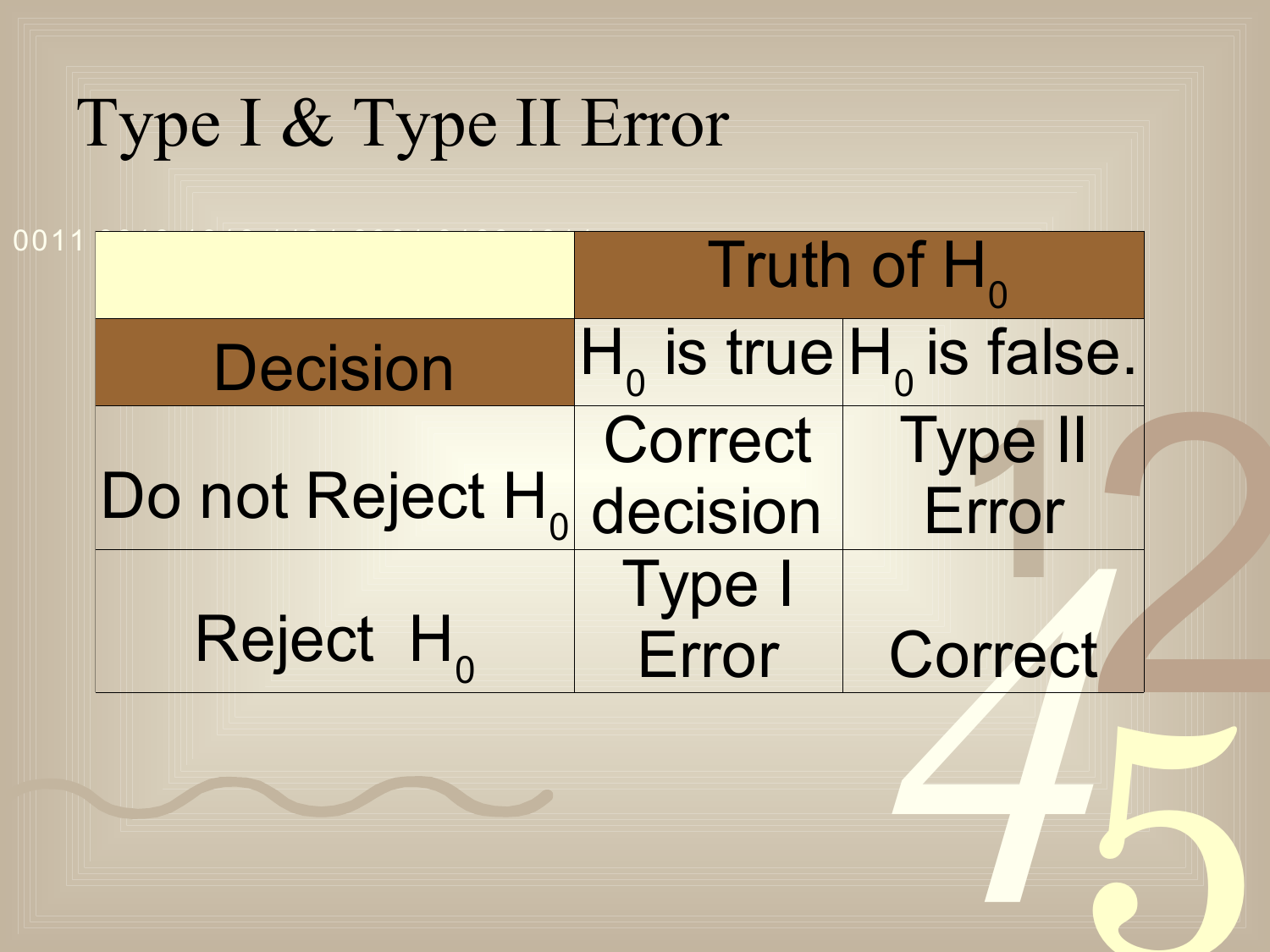### Revisiting the P-value

- <sup>0014</sup> Using probability and under the assumption that the null hypothesis is true, the p-value is a measure of the strength of our "evidence."
	- the order ed for<br>e I eri • How much "evidence" would you need for the death row example?
	- Fype I error • The p-value is compared to your Type I error.

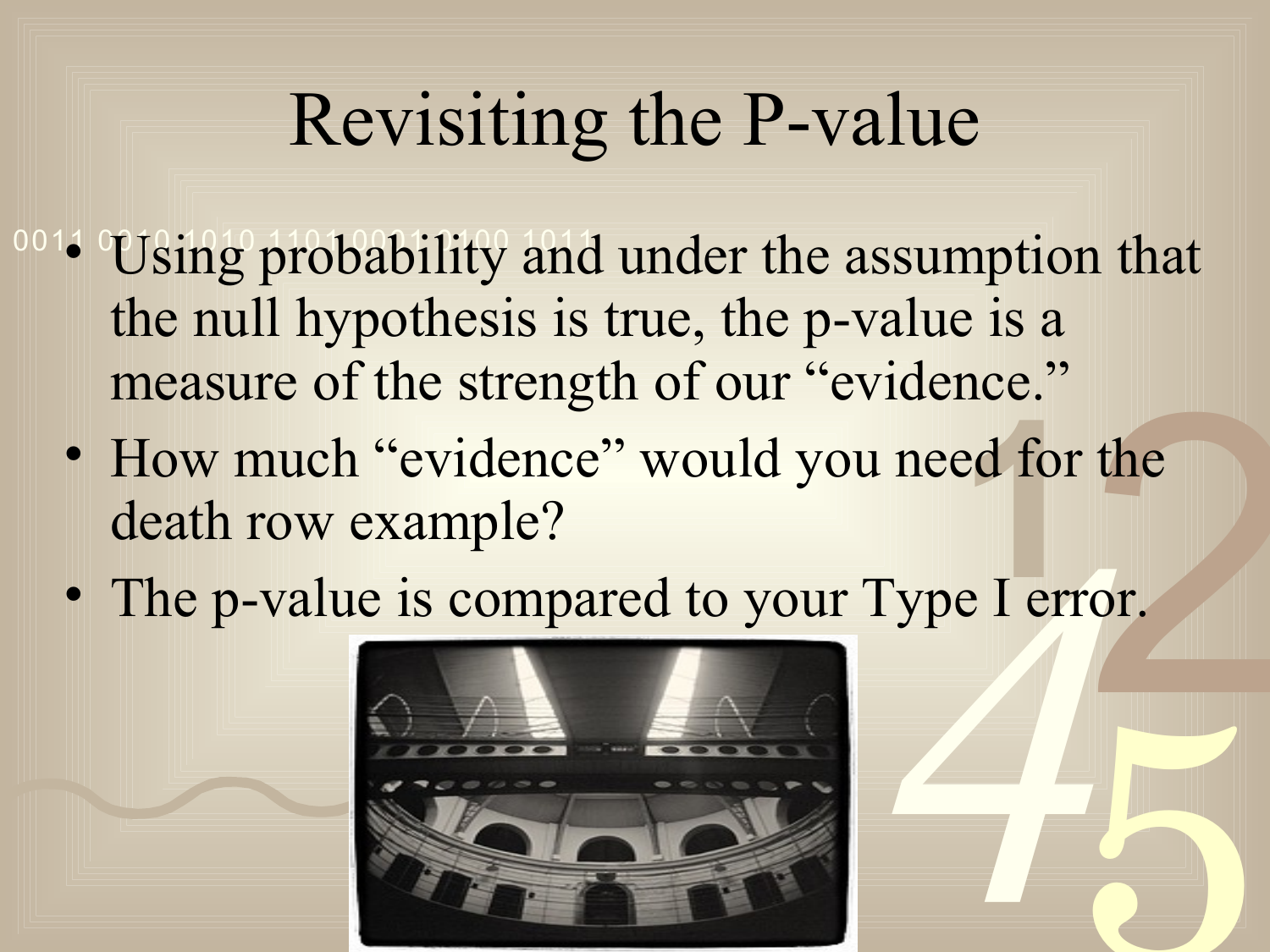

 Death Row: Innocent or Not (cont.)?  $H_1: p > 3\%$  (claim) Z = 1.76; *p-value = .039*

**eject** H<sub>0</sub>.<br>
05) We hav<br>
tion of deat<br>
eater than ave ath 5  $1035$ <br>  $1035$ <br>  $1035$ <br>  $1035$ Decision: (At Type I Error = .05) Reject  $H_0$ . Interpretation: (At Type I Error = .05) We have evidence to suggest that the proportion of death row inmates who are innocent is greater than  $3\%$ .